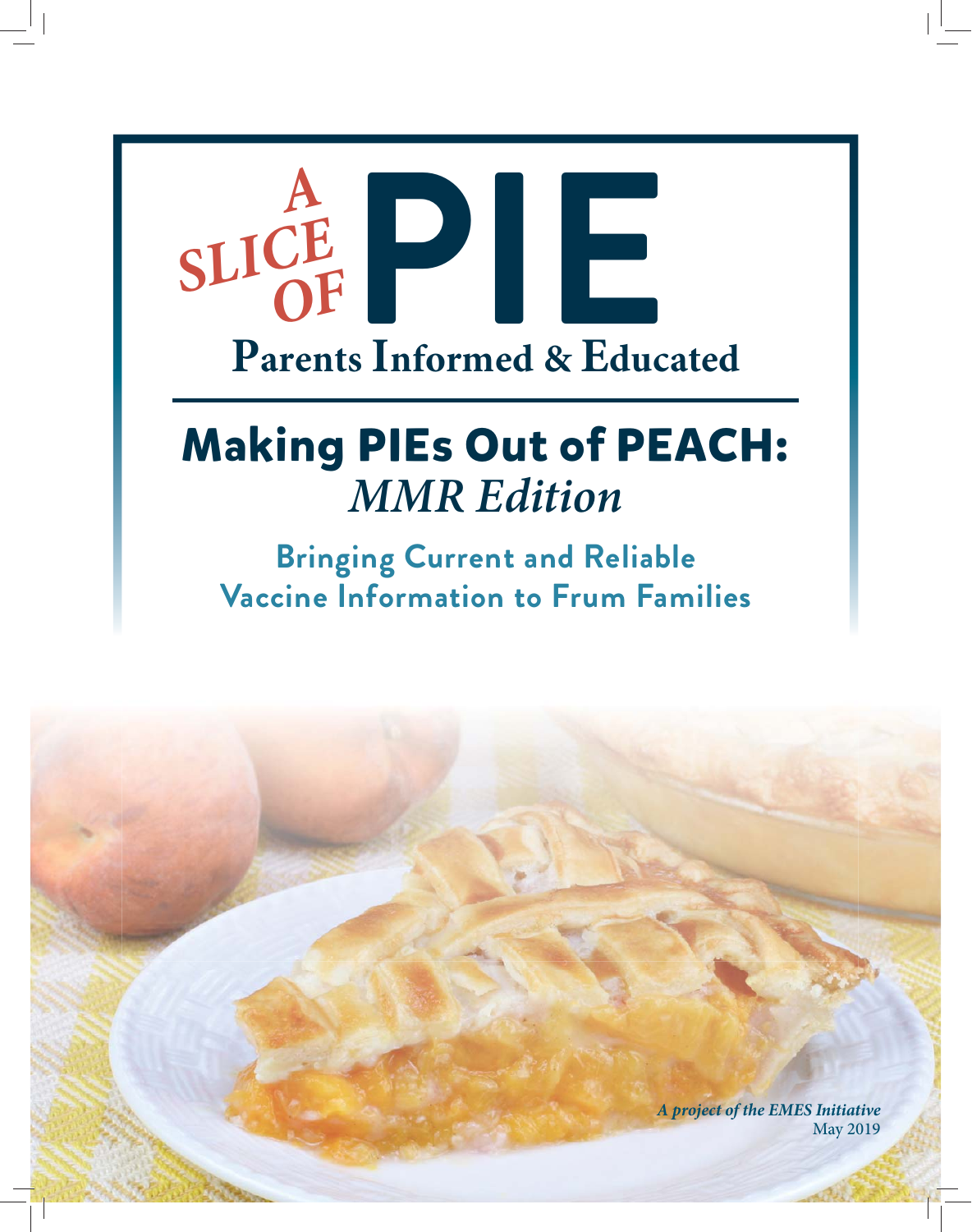#### **DEAR READERS,**

With the recent measles outbreak, many nurses were approached by anxious parents with questions about vaccine safety.

Physicians and pediatricians generally do not have the time for long conversations with parents on vaccine safety. The internet has a lot of information, but it can be hard to know who to rely on. Nurses are educators; we are the ones who talk to our patients about health, wellness, diseases, symptoms, and medication side effects. Nursing is also considered the most ethical and trustworthy of all professions, according to polls conducted every year (Brenan, 2018).

Furthermore, nursing is an evidence-based practice; we do not follow information that is proven to be false. We also do not follow information that has been proven to injure or harm patients. We do not provide care to patients using methods that are discredited. We question everything, from data to physicians.

When an outbreak of measles reached our Jewish community in late 2018, we discovered a locally distributed magazine, PEACH (also known as the Vaccine Safety Handbook), that was circulating in our communities. After a brief review, we found it to be inaccurate, highly biased, and full of false information. As we continued to delve into the issues surrounding the measles outbreak and vaccine hesitancy, we discovered the issues went further than PEACH. The magazine was part of a much larger organized effort to spread misleading information to the public to discourage vaccinations.

Parents cannot make good health choices for their children based on inaccurate information. As nursescientists, we analyzed the entire PEACH magazine, as well as other common anti-vaxx myths. We are now providing you with accurate refutations and information regarding vaccinations in our own magazine. We named it PIE: Parents Informed and Educated. In it, we include information on all of the childhood vaccines, the illnesses they prevent, the safety process vaccines undergo, as well as many common misconceptions about vaccines and childhood development. Have you wondered about the presence of aluminum and mercury in vaccines? Do you have concerns about SIDS? How about whether vaccinated children are as healthy as unvaccinated children? We read all of the studies quoted in the PEACH magazine and other antivaccination sources, and we have answers for you.

This booklet, *A Slice of PIE*, is our abbreviated version focusing on the MMR vaccine and measles. Stay tuned for an entire PIE magazine which we hope will be completed in coming the weeks.

In addition to the PIE publication, we have undertaken a broader initiative to educate our community on the importance of vaccination. We've named this initiative *EMES*, which in Hebrew means truth. We chose this name to highlight our honest quest for the truth, and to broadcast our hope that you will make good medical decisions based on this truth. Here is the result of our work. Please feel free to call or email us with any questions you have—we know you have many! We are ready for you, we have time for you, and we won't lie to you.

#### Sincerely,

#### **The Vaccine Task Force of the EMES Initiative Engaging in Medical Education with Sensitivity**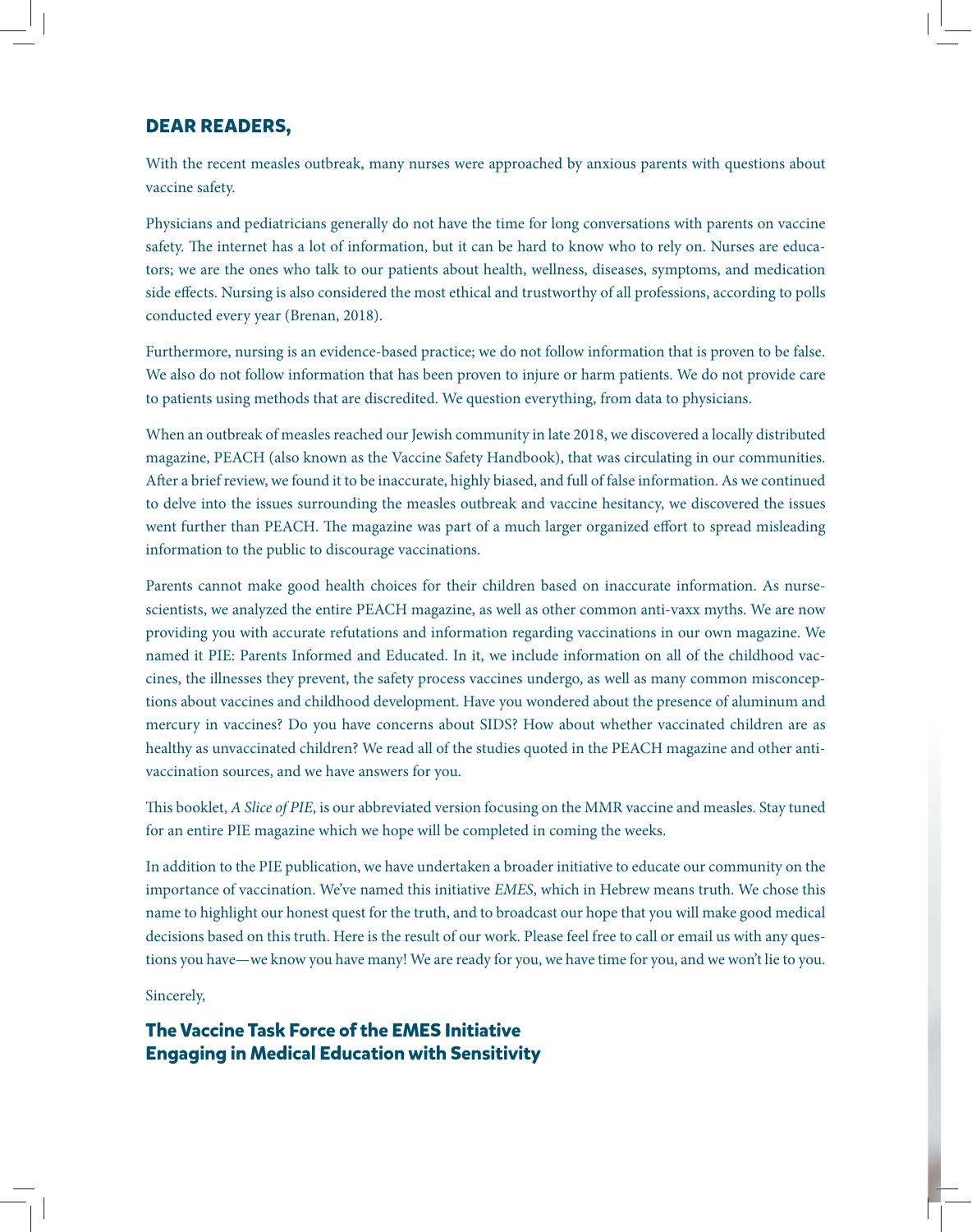## **TABLE OF CONTENTS:**

The Vaccine Task Force thanks the generous donors who made this project possible.<br>We also thank the many nurses and physicians who gave up their time to help<br>ensure that this work remains as up to date as possible.

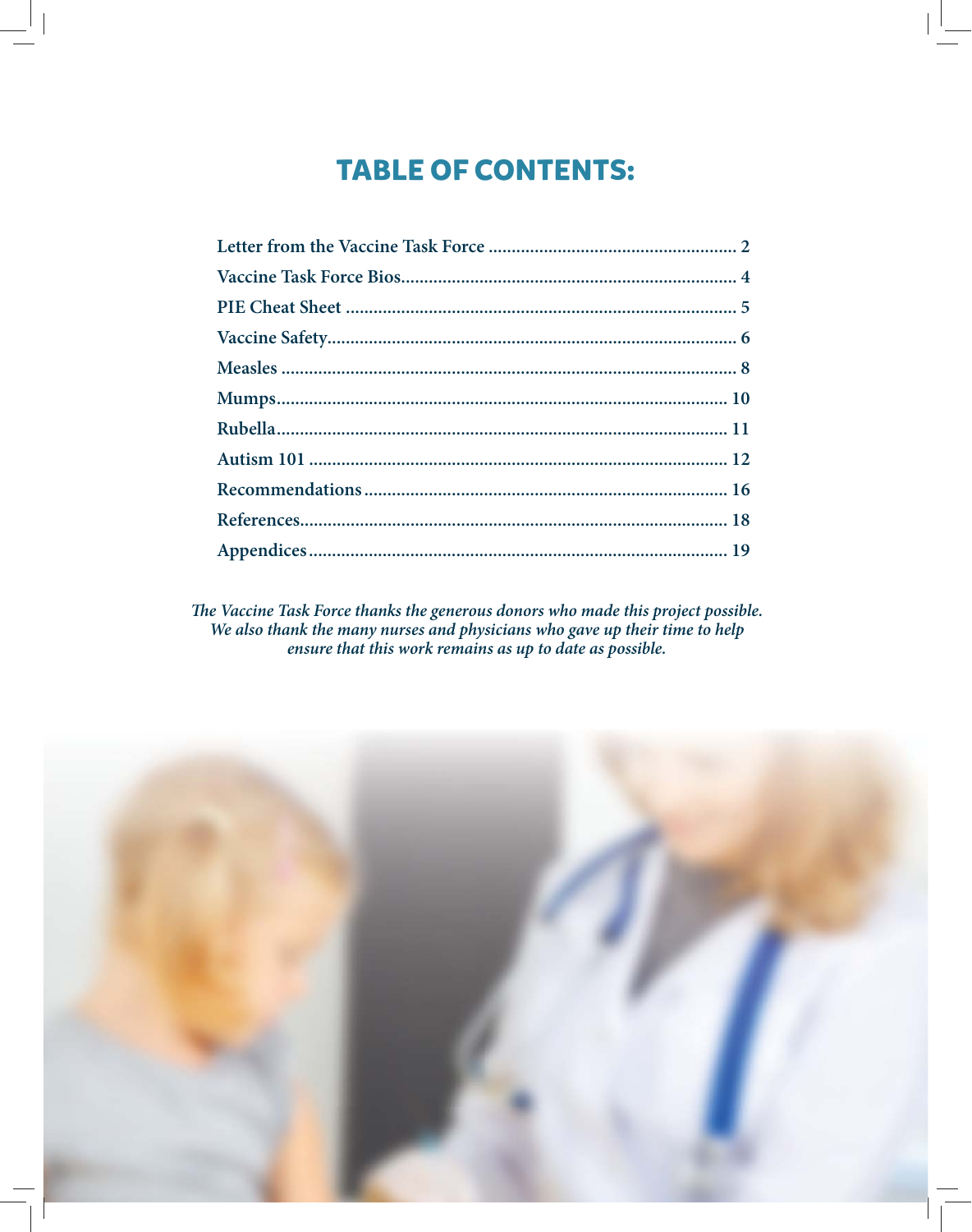# **WHO'S WHO ON THE VACCINE TASK FORCE**

**Tobi Ash, MBA, BSN, RN** is currently working on completing her PhD at Walden University. She has 20 years of experience in women's health and is the director of women's health care at a clinic in Miami. She has four vaccinated children and multiple vaccinated pets.

Ariel Beniflah, BSN, RN is a recent graduate from Seton Hall University's accelerated nursing program. She is starting her career as a school nurse in Yeshivas Ohr HaTorah, while seeking a position in an acute care setting. She lives in Lakewood, NJ, with her husband and two vaccinated children.

**Minna Cohen, MSN, RN, FNP, CLC** is a nurse practitioner in a family practice in Staten Island, NY. She is also a certified lactation counselor. She spends time every day educating and discussing vaccines with her patients and their parents. She lives in Staten Island, N.Y., with her husband and three vaccinated children.

**Sarah B. Cohen, MS, RN, graduated from University** of Maryland School of Nursing in 2017 with a concentration in clinical nurse leader, and has been working as a nurse in NY since 2018. She lives in New York, NY, with her two vaccinated roommates.

**Matt Dear, BSN, RN, EMT** graduated from an accelerated BSN program in 2018. He currently works for a pediatric home care skilled nursing agency. He lives in Lakewood, NJ, with his wife and two vaccinated children.

**Rebecca Feldman, MSN, RN, APRN, FNP-BC** graduated from Molloy College in 2016 with a Masters of Science degree. She is board certified as a family nurse practitioner and practices as an emergency room nurse practitioner in Long Island, NY. Previously, she graduated summa cum laude from Adelphi University with a Bachelor of Science in Nursing, and worked as an emergency room nurse for seven years.

**Tamar Y. Frenkel BSN, RN** received her AAS in Nursing from Phillips Beth Israel School of Nursing in 2011 and her BSN from Chamberlain University in 2014. She started her career working at a clinic for pediatric allergy and immunology, and now works at Maimonides Medical Center in Brooklyn, NY, as a medical-surgical nurse. She lives in Brooklyn with her vaccinated pet cat. **Adena Friedman BSN, RN** graduated from University of Maryland School of Nursing in 2012. She began her career at Sinai Hospital of Baltimore as a medicalsurgical nurse specializing in orthopedic trauma. She now works as a school nurse at Talmudical Academy. She lives in Baltimore, MD, with her husband and three vaccinated children.

**Ruchie Kohn, BSN, RN** is a school nurse at a preschool in Williamsburg, Brooklyn for children with developmental delays, since 2015. She lives in Brooklyn, N.Y., with her husband and two vaccinated children.

**Sarah Levine BSN, RN** works in the neurosurgical ICU in an academic medical center in New York City, NY. She lives in New York, NY, with her vaccinated roommates.

**Blima Marcus DNP, ANP-BC, RN, OCN** is a nurse practitioner at the Memorial Sloan Kettering Cancer Center and an assistant professor of nursing at Hunter College. She lives in Brooklyn, NY, with her husband and two vaccinated children.

**Yaakov Perlstein, BSN, RN, FNP candidate,** works at the ODA Primary Health Care Network in Williamsburg in Brooklyn, NY. He is currently completing his Masters of Science degree for family nurse practitioner at Pace University, NYC. He lives in Brooklyn, NY, with his wife and three vaccinated children.

**Dina Rabinowitz MSN, RN, FNP-C, CNRN** is a primary care nurse practitioner for Essen Health Care. She lives in Brooklyn, NY, with her husband and two vaccinated children.

**Rebecca Spielberg BSN, RN, NNP candidate,** is a neonatal ICU nurse at Rainbow Babies and Children's Hospital in Cleveland, OH. She has nearly five years of bedside NICU experience and is projected to complete her Masters of Science in Nursing for neonatal nurse practitioner this May. She lives in Cleveland, OH, with her husband and two vaccinated children.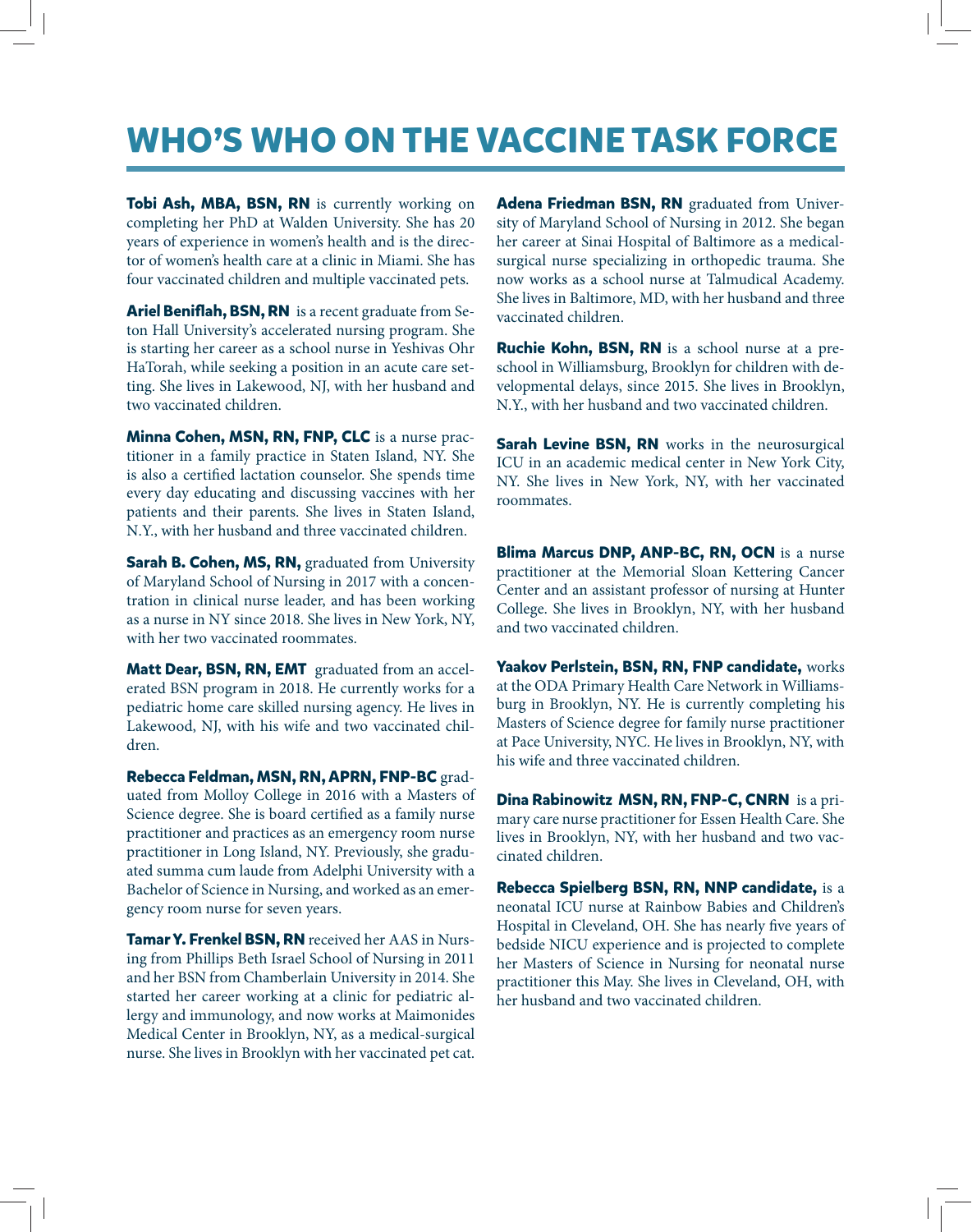# **PIE CHEAT SHEET:**

Too much information? Here is a short "cheat sheet" that summarizes what the EMES nurses found when studying PEACH's handbook, as well as several other anti-vaccination sources:

- **A. Outdated information:** Research moves at a fast pace, yet to remain true to their biased stance, many anti-vaccination sources, including PEACH, use decades old research. In some areas of science, a study can be considered "old" in as little as five years. This is especially important if the study has not been able to be reproduced within that time.
- **B. Biased sources:** Many anti-vaccination sources claim to present studies by "independent researchers," although many of the authors they quote are affiliated with an anti-vaccination organization—and many of them are the founders and presidents of anti-vaccine websites. This demonstrates strong bias, and will not give you any truly independent information. If a study was sponsored by a pharmaceutical company, it can be considered biased as well.
- **C. Discredited sources:** PEACH used dangerous practitioners as sources of information. Many of the doctors they cite have had their licenses revoked for injuries to others and malpractice. Other discredited sources include those who are known to believe purely unscientific claims.
- **D. Selective information:** As you will see, anti-vaccination sources pull specific words and phrases out of studies, *while leaving out the rest of the sentence*, if it does not fit with their agenda! This is called cherry picking, and is a common propaganda tactic.
- **E. False information:** For reasons we cannot understand, PEACH and other anti-vaxxers state pure lies, in addition to their outdated, biased, and misleading information. You deserve honest information.
- **F. Irresponsible Actions:** During the course of our re-

search, we had many dealings with those who promote "vaccine choice". Some of our experiences include calling the Akeres Habayis Hotline, where we were muted and not allowed to ask important questions. When we emailed PeachMoms about a piece of dangerous and false information ("fever reducers can cause measles complications") we were told to "look it up yourself." Subsequent emails were not answered.

EMES believes in providing the community with the most accurate, reliable, and up to date healthcare information. This effort is being made now because of the unprecedented level of communicable diseases, such as measles, as well as declining vaccination rates, in Jewish communities. While we strongly believe in parental choice, we also believe that educated parents make better choices for their families. We are always available to answer your questions and address your concerns. Email us at vaccinetaskforce@gmail.com.

## **COMMON ACRONYMS**

| ASD        | Autism Spectrum Disorder                     |  |  |  |  |
|------------|----------------------------------------------|--|--|--|--|
| <b>CDC</b> | Centers for Disease Control and Prevention   |  |  |  |  |
| DoD        | Department of Defense                        |  |  |  |  |
| FDA        | U.S. Food and Drug Administration            |  |  |  |  |
| <b>HHS</b> | U.S. Department of Health and Human Services |  |  |  |  |
| <b>MMR</b> | Measles, mumps, rubella                      |  |  |  |  |
| <b>NIH</b> | National Institute of Health                 |  |  |  |  |
| <b>WHO</b> | World Health Organization                    |  |  |  |  |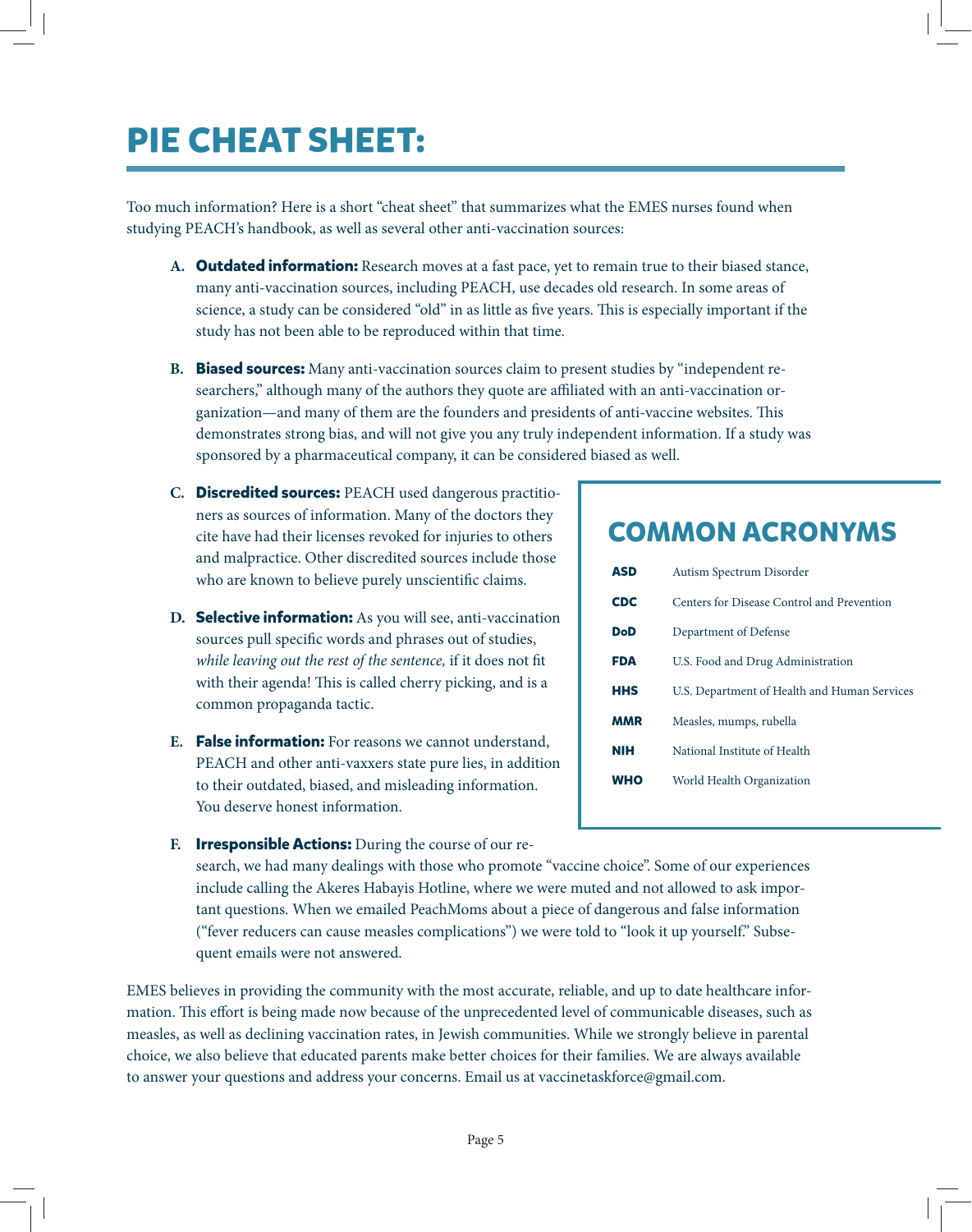# **VACCINE SAFETY**

## **How Do I Know Vaccines Are Safe?**

Just like all drugs, vaccines undergo a lot of scrutiny before being approved. It takes many years, from the application process, all the way through all the stages of testing, to receive approval for use on humans. Once a vaccine is approved, that is not the end of the monitoring. Several organizations oversee the manufacturing, and continually gather information on all vaccines to ensure safety and effectiveness.

### **Here are some organizations that monitor vaccine safety:**

The following organizations monitor vaccine safety: the Food and Drug Administration, Centers for Disease Control and Prevention, National Institutes of Health, and the Department of Defense, among others. There are surveillance systems to identify vaccine safety concerns, including: Vaccine Adverse Event Reporting System (VAERS), Vaccine Safety Datalink (VSD), Post-Licensure Rapid Immunization Safety Monitoring (PRISM), and the Clinical Immunization Safety Assessment (CISA) Project.

**Anti-Vaxx Myth:** There are no safety studies or any real way to know if vaccines are safe.

**PIE:** False. Vaccines are studied and monitored from the very beginning and go through years of safety testing in labs and clinical trials before they go to market. Once the vaccine is approved, the manufacturer tests batches of the vaccine for quality and safety before the FDA can recommend it for use. Once the vaccine goes to market, multiple agencies monitor its safety and provide additional checks. *Source:* HHS, 2017b

**Anti-Vaxx Myth:** "It is rare for a vaccine to be removed from circulation, no matter how much damage it is causing."

**PIE:** False. As with any drug, not all adverse effects will occur during clinical trials. Therefore, once a vaccine is made available to the public, information is continually gathered to identify problems after marketing begins. Although vaccines rarely cause long-term harm, there have been a few cases where a specific vaccine was found to be unsafe once they were already in use. In these cases, the vaccine was immediately removed from circulation. Source: HHS, 2017b; Offit, 2005; CDC, 2015

## **VACCINE PACKAGE INSERTS: DECODING THE INFORMATION**

#### Do you want to know how to properly read a vaccine insert? This should help.

All medicines, including vaccinations approved by the FDA, must be safe (which means that the drug benefits are greater than the known risks) and effective before they are allowed to be used. However, prescription drugs, over-thecounter (OTC) medicines, and vaccines still have side effects. The FDA uses the terms side effects and adverse events to describe unwanted or unexpected events or reactions to a drug. These effects can be minor (mild) or major (severe). Minor effects can be a runny nose, upset stomach, or a reddened area at the injection site. A major (severe) effect can be a life threatening allergic reaction, disability, permanent damage, or death. *Source:* FDA, 2018

There are many reasons why some people get side effects: age, gender, how the body absorbs the medication, allergies, vitamins and supplements, or other medications one takes (FDA, 2018).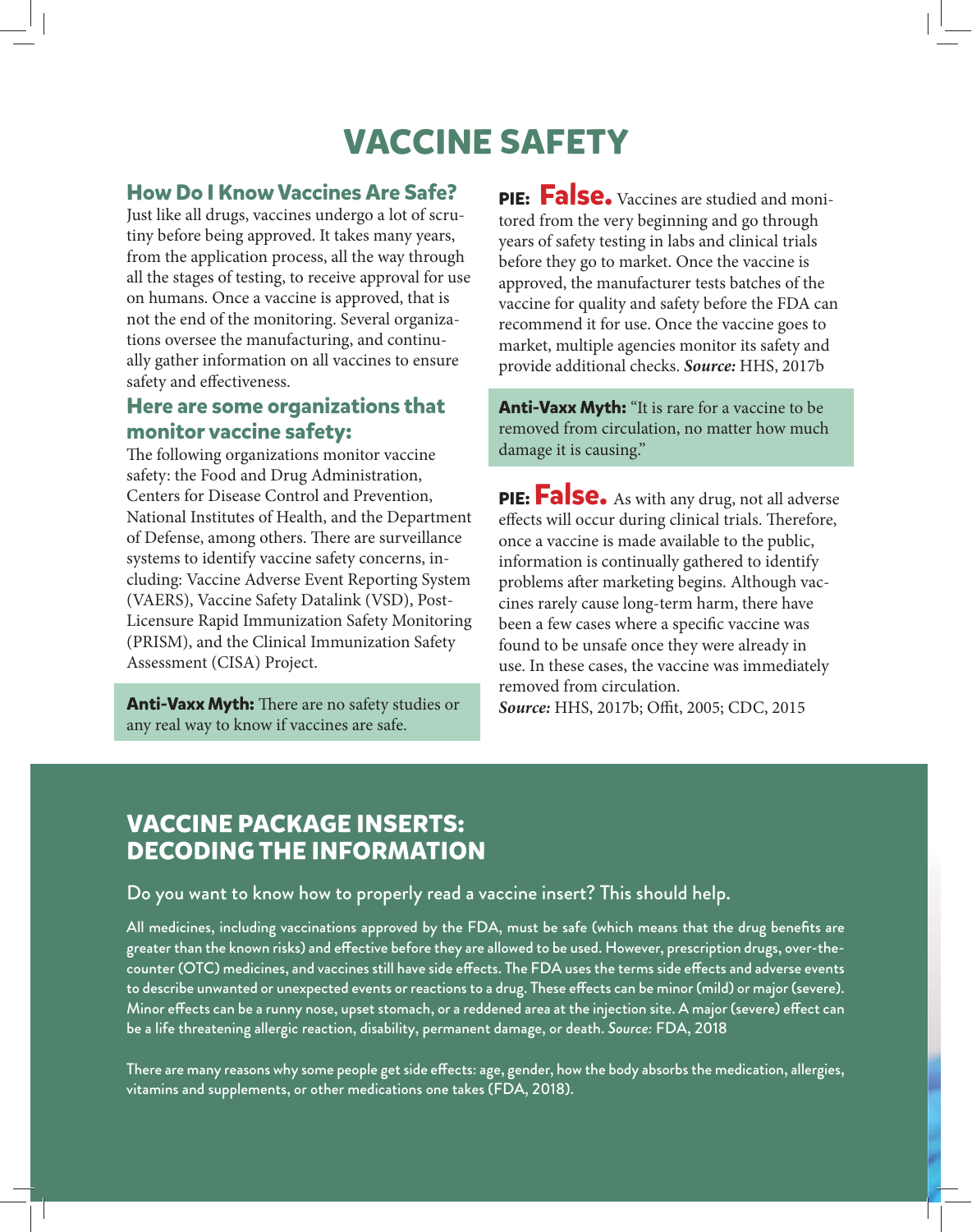## **MMR ADVERSE EFFECTS/ SIDE EFFECTS:**

Suspected adverse events after administration of any vaccine may be reported to VAERS (Vaccine Adverse Event Reporting System)

#### **Call: (800) 822-7967 or email: info@VAERS.org**

The following is listed as "Frequency not defined." For more specific information, please see below for the MMR package insert:

- $\blacktriangleright$  Fainting
- Generalized

 $\triangleright$  Inflamed salivary (parotid) gland Bronchospasm ▶ Eye or ear

- ▶ Impaired balance
- feeling of illness **Irritability**

Seizures

- ▶ Pain at injection site
- ▶ Headache
- $\triangleright$  Rash
- Swollen lymph nodes
- Muscle pain ▶ Low platelets
- infection ▶ Hearing loss
- ▶ Optic nerve pain

#### **Rare and Severe:**

- **Brain inflammation (encephalitis or subacute sclerosing panencephalitis):** one out of every 3 million
- **Steven-Johnson syndrome:** A rare and serious disorder of your skin and mucous membranes
- **Guillain-Barre syndrome:** A rare disorder in which your body's immune system attacks your nerves
- **Anaphylactic allergic reaction:** If someone has an allergy to the antibiotic Neomycin or other components of the MMR, do not take the MMR vaccine. Discuss with your healthcare provider.

*Source:* Medscape, n.d.

Reading an insert and seeing all kinds of terrifying adverse events is enough to scare any parent

into choosing not to vaccinate. However, the insert should be read completely. Not everything listed has a direct cause and effect from the vaccine. In addition, some side effects from the vaccine have a much lower rate than complications from the measles disease. For example, encephalitis **Scan this QR code for a link to the MMR insert:**



from the disease occurs in one out of every 1,000, but from the vaccine is one in 3 million.

## **CAN WE TRUST THE CDC?**

**A lot of our content was pulled from the CDC, as they have an enormous amount of information. But are they trustworthy?**

**Anti-Vaxx Myth:** The CDC owns vaccine patents and has a financial incentive to make sure vaccines are given, whether or not they are actually safe. They cannot be considered a reliable source.

**PIE:** The CDC does own patents on vaccine technology. But here are several points to keep in mind. First, owning a patent means you own an idea, not the licensing or manufacturing. Second, vaccines are not composed of one giant patent per vaccine. Each step of the recipe for the vaccine has its own patent. The CDC does tons of research. During the hundreds of thousands of hours of research, the scientists will come across an idea and then patent it. In addition, the CDC does not directly receive money earned from the patents. The total amount earned from licensing the rights by high estimation is about \$5-6 million, which equals less than one percent of the \$10 billion CDC budget. *Source:* NIH, 2014

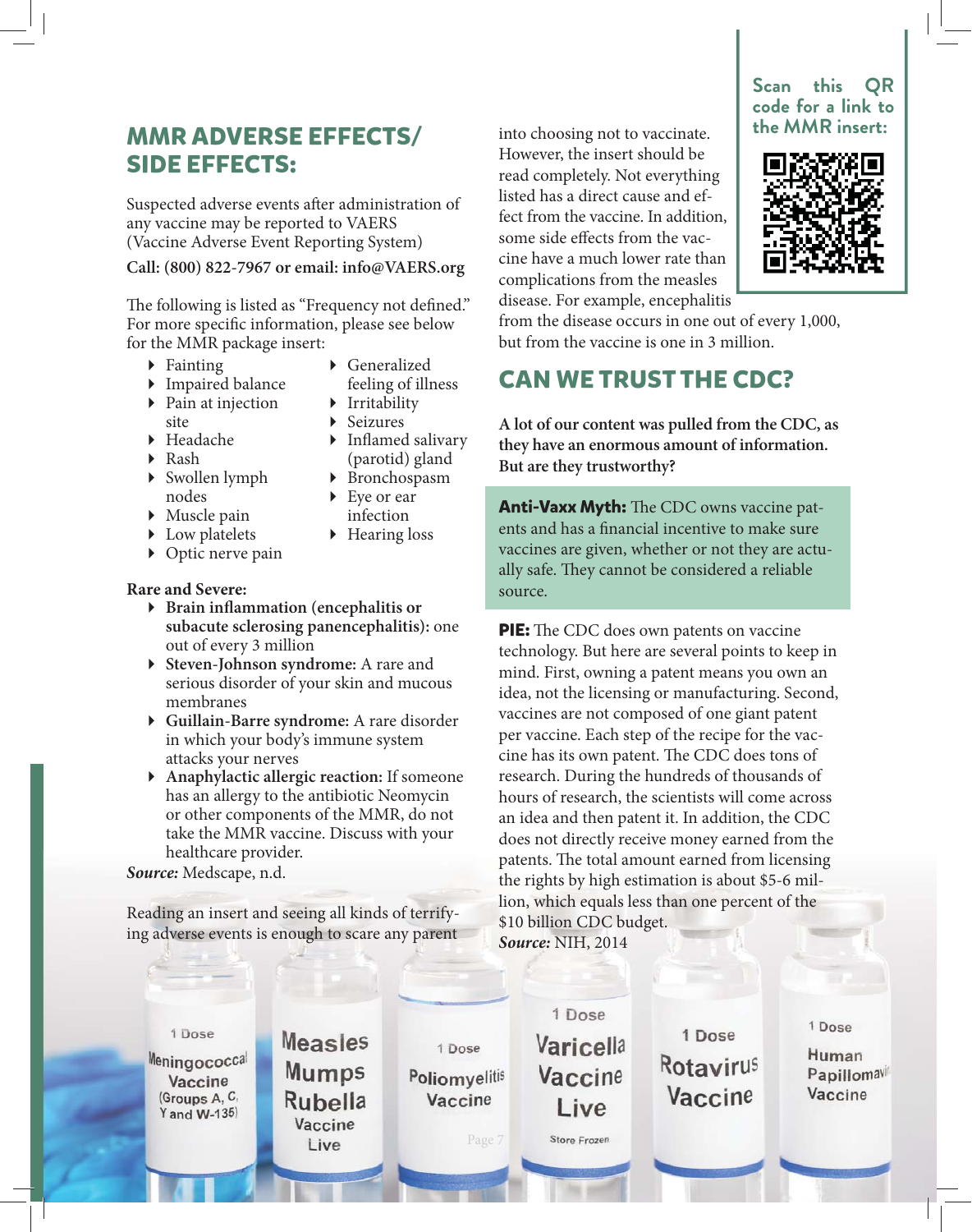## **MEASLES (RUBEOLA)**

*Anti-vaxx myths say that measles is harmless, a necessary part of childhood, and helps build immunity*. This is false.

## **What is the measles and how does it spread?**

Measles is an extremely contagious virus that spreads through the air from droplets beginning in an infected person's nose or throat, usually by coughing and sneezing. The virus can remain in the air for up to two hours and can spread just by breathing in the contaminated air or touching any infected surfaces and then touching one's eyes, nose, or mouth. It is so contagious that up to 90% of people who are exposed to the measles virus and are not immune will become infected. Infected people can pass along the measles about four days before and four days after their rash appears. Measles is not spread by any other animal species; it is only a disease that affects humans. *Source:* CDC, 2018f

## **How do I know if I have the measles?**

- $\triangleright$  The disease starts with a rash 7-21 days (average 14 days) after a person is exposed to the virus.
- $\triangleright$  Symptoms first include: high fever (as high as 103°-105°), cough, runny nose, and red, watery eyes. A few days after these symptoms begin, Koplik spots (tiny bluewhite dots) can appear inside the affected person's mouth.
- $\blacktriangleright$  About three to five days after symptoms begin, the characteristic measles rash starts to appear. It usually starts flat and red on the face near the hairline and spreads down towards the neck, the rest of the body, arms, legs, and feet.

*Source:* CDC, 2018c

## **Mild complications of the measles:**

These occur in 30% of cases; more often in children under five and adults over 20.

- **Ear infections:** one out of every 10 children with measles
- **Diarrhea:** less than one out of 10 people with measles

*Source:* CDC, 2018a

|      | <b>Measles</b> |               |                |      | <b>Measles</b> |                |                     |                   | <b>Measles</b>  |                     |                      |
|------|----------------|---------------|----------------|------|----------------|----------------|---------------------|-------------------|-----------------|---------------------|----------------------|
| Year | Cases          | <b>Deaths</b> | Rate           | Year | Cases          | <b>Deaths</b>  | Rate                | Year              | Cases           | <b>Deaths</b>       | Rate                 |
| 1950 | 319.124        | 468           |                | 1973 | 26,690         | 23             | 1                   | 1996              | 508             | 1                   | $\overline{2}$       |
| 1951 | 530.118        | 683           |                | 1974 | 22.094         | 20             | 1                   | 1997              | 138             | $\overline{2}$      | 14                   |
| 1952 | 683,007        | 618           | 1              | 1975 | 24,374         | 20             | 1                   | 1998              | 100             | Ō                   | 0                    |
| 1953 | 449,146        | 462           | 1              | 1976 | 41.126         | 12             | $\bf{0}$            | 1999              | 100             | $\overline{2}$      | 20                   |
| 1954 | 682.720        | 518           | 1              | 1977 | 57,345         | 15             | $\Omega$            | 2000              | 86              | 1                   | 12                   |
| 1955 | 555.156        | 345           | 1              | 1978 | 26,871         | 11             | $\mathbf{0}$        | 2001              | 116             | 1                   | 9                    |
| 1956 | 611.936        | 530           | 1              | 1979 | 13,597         | 6              | $\ddot{\mathbf{0}}$ | 2002              | 44              | Ō                   | $\ddot{\phantom{0}}$ |
| 1957 | 486,799        | 389           | ٠              | 1980 | 13,506         | 11             | 1                   | 2003              | 56              | 1                   | 18                   |
| 1958 | 763,094        | 552           | 1              | 1981 | 3,124          | 2              | 1                   | 2004              | 37              | $\ddot{\mathbf{o}}$ | $\ddot{\mathbf{0}}$  |
| 1959 | 406,162        | 385           | 1              | 1982 | 1.714          | 2              | 1                   | 2005              |                 | 66 NA               | <b>NA</b>            |
| 1960 | 441.703        | 380           | 1              | 1983 | 1,497          | 4              | 3                   | 2005              | SS <sub></sub>  | o                   | o                    |
| 1961 | 423,919        | 434           | 1              | 1984 | 2.587          | 1              | $\bf{0}$            | 2007              | 43              | O                   | $^{\circ}$           |
| 1962 | 481.530        | 408           | 1              | 1985 | 2.822          | Δ              | $\mathbf{1}$        | 2008              | 140             | $\circ$             | $\circ$              |
| 1963 | 385.156        | 364           | 1              | 1986 | 6.282          | $\overline{2}$ | 0                   | 2009              | $\overline{71}$ | $\overline{2}$      | 28                   |
| 1964 | 458,083        | 421           | 1              | 1987 | 3.655          | $\overline{2}$ | 1                   | 2010              | 63              | $\overline{2}$      | 32                   |
| 1965 | 261,904        | 276           | п              | 1988 | 3,396          | 3              | $\mathbf{1}$        | 2011              | 220             | $\Omega$            | $\alpha$             |
| 1966 | 204,136        | 261           | $\mathbf{P}$   | 1989 | 18,193         | 32             | 2                   | 2012              | 55              | $\overline{2}$      | 36                   |
| 1967 | 62,705         | 81            | 1              | 1990 | 27,786         | 64             | $\overline{2}$      | 2013              | 187             | $\ddot{\mathbf{0}}$ | 0                    |
| 1968 | 22,231         | 24            | ٠              | 1991 | 9.643          | 27             | 3                   | 2014              | 667             | n                   | n                    |
| 1969 | 25.826         | 41            | $\overline{2}$ | 1992 | 2,237          | 4              | 2                   | 2015              | 188 NA          |                     | <b>NA</b>            |
| 1970 | 47351          | 89            | 2              | 1993 | 312            | $\Omega$       | $\Omega$            | 2016              |                 | 85 NA               | <b>NA</b>            |
| 1971 | 75,290         | 90            | 1              | 1994 | 963            | $\Omega$       | $\Omega$            | TOTALS:           | 8.722.519       | 8.124               |                      |
| 1972 | 32.275         | 24            |                | 1995 | 309            | 2              | 6                   | Source: CDC, 2018 |                 |                     |                      |

*Rate is calculated per 1,000 cases*

## **Rare and severe complications of the measles:**

*(Can lead to hospitalization and even death)* 

- **Pneumonia (lung infection):** one out of every 20 children with measles; the most common cause of death from measles in young children.
- **Swelling of the brain (Encephalitis):** one out of every 1,000 children with measles; can lead to convulsions, deafness, and intellectual disabilities.
- **Death:** one or two out of every 1,000 children who get measles *(see chart above).*
- Measles during pregnancy can cause miscarriage, preterm labor, and lowbirthweight.

*Source:* CDC 2018a; 2018c

## **Long-Term Complications:**

In rare cases, 7-10 years after seemingly recovering from the measles disease, one can develop signs of subacute sclerosing panencephalitis (SSPE), a progressively disabling and fatal central nervous system (brain and spine) disorder with only a five percent chance of survival. *Source:* CDC, 2018c; NIH, 2019

## **The Characteristic Rash**



*CDC PHIL Photo ID#1150. https://www.cdc.gov/ measles/about/photos. html*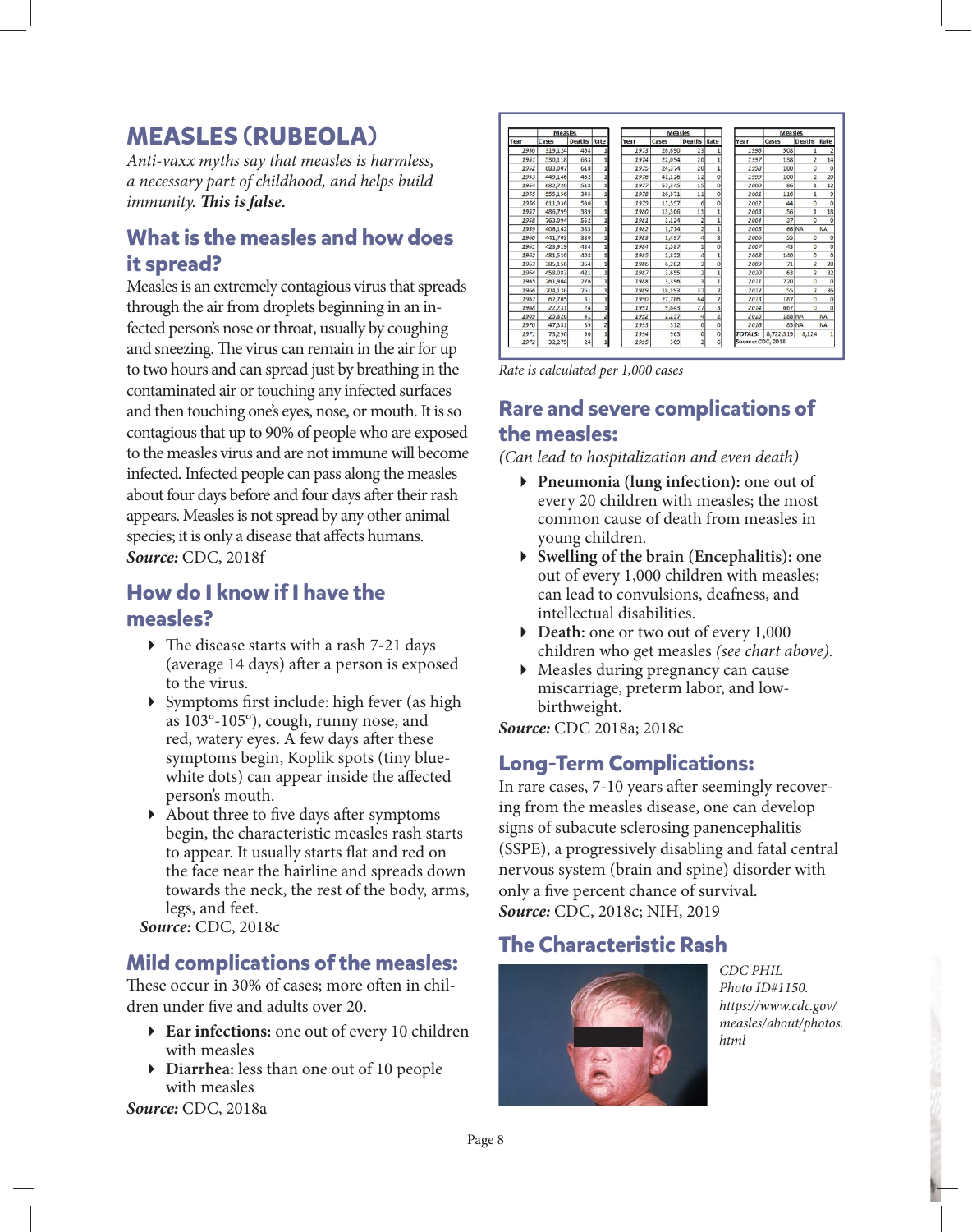#### **MEASLES FACTS**

- 1. Prior to the vaccine in 1963, there were approximately half a million cases and 500 deaths reported each year out of an estimated 3-4 million annual cases. The key here is the word "reported". Health departments track measles with these 3 criteria: the patient must seek health care with a healthcare professional, the diagnosis must be recognized and the case must be reported to the relevant health care department. This is called "completeness of reporting." The range of estimates in completeness of reporting from the 1980's and 90's is quite wide: between 3 to 58%. This means that anyone who had the measles and never visited a doctor or nurse, or never had the measles diagnosed, or the healthcare professional didn't report it, is not counted in the reported measles cases (Harpaz, 2004). Following the licensure of the vaccine, there was a 95% decline in reported cases. In 1989, a second measles vaccine was added to the schedule to prevent outbreaks in school age children. By 2002, measles was considered eliminated from the United States, and all cases were either imported or related to an imported case. *Source:* CDC, 2018c
- 2. As of April 29, 2019, there have been a total of 704 cases of measles in the USA, with 423 cases of measles in Brooklyn and Queens, and 212 cases in Rockland county since September 2018. Of those cases, 348 were from Williamsburg and 61 were from Boro Park. 68 of these cases were infants under a year old. 202 of these cases were children aged 1 to 4 years old. *Source:* NYC Department of Health, 2019

**Anti-vaxx Myth:** Having the measles will build my children's immune systems and make them stronger. Having a measles party is an excellent way to make sure my children become naturally immune to measles and a good way to avoid the MMR vaccine.

## **PIE: FALSE & DANGEROUS!**

In children and adults who have the measles, *it can take two to three full years for the immune system to fully recover.* During this time, children are at higher risk for other viruses, bacterial infections, and death at much higher rates than children who did not get the measles. *Source:* Mina et al., 2015

**Anti-vaxx Myth:** It is dangerous to take "fever reducers" with the measles.

- 1. **PIE:** This is **false** and poor advice! If a child (or adult) develops a rash and fever due to the measles, he or she may take Tylenol, Advil, Motrin, or Aleve as instructed by your doctor and the label dosage information. *Source:* Mayo Clinic, 2018a
- 2. \*\*\*However, aspirin should never be given to children or teenagers with measles symptoms, as it can cause a rare but potentially fatal condition, Reye's syndrome, for individuals with flu like symptoms including chicken pox. *Source:* Mayo Clinic, 2018a

**Anti-Vaxx Myth:** If I vaccinate my child, they are more likely to get measles from the shot.

**PIE: FALSE!** According to basic understanding of how germs are shared, this is a completely ridiculous claim. According to the CDC, the majority of people who get measles are unvaccinated and often involve international travel. *Source:* CDC, 2019

**Anti-Vaxx Myth:** Measles is harmless to my child.

**PIE:** In 2017 alone, there were 110,000 measles deaths worldwide, an average of 300 deaths per day. Without vaccination, we would once again see a drastic rise in disease, similar to the numbers seen in the pre-vaccine era. *Source:* WHO, 2018

Page 9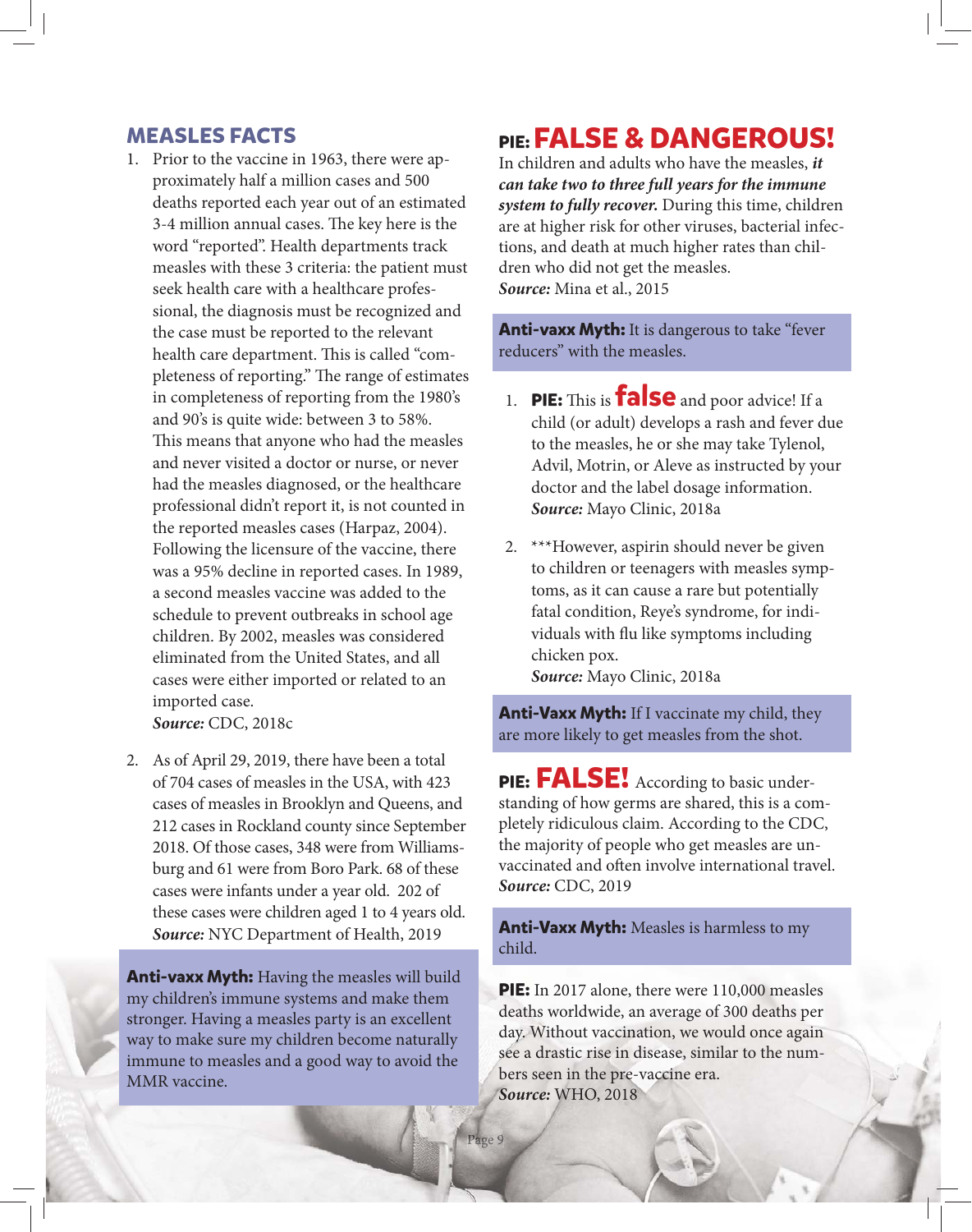

## **MUMPS**

## **What is mumps and how does it spread?**

Mumps is an acute viral infection which spreads either by breathing in infectious particles in the air, or from the saliva of an infected person. The virus will grow in the nose, throat, and lymph nodes, then spread in the body, including the membranes protecting the brain and spine (meninges), salivary glands, pancreas, testes and ovaries which cause complications. Mumps are contagious 2 days before through 5 days after the salivary glands swell. Symptoms start at about 16-18 days after exposure. Some people can have mumps and show no symptoms, but are still contagious. The most common symptom is inflammation of the salivary glands (parotid gland or parotitis), and the person is most infectious several days before and after the symptom begins. *Source:* CDC, 2018d

## **How do I know if I have mumps?**

 In the early stages of infection, there will be a general feeling of illness, generalized pain, lack of appetite, headache and/or low grade fever.

- $\blacktriangleright$  Inflammation and swelling of the salivary glands (Parotitis) develops 16-18 days after exposure. The swelling can occur on either one or both sides of the face and neck. The infected person will begin to complain of an earache or tenderness.
- Some infected people can have mumps with mild or no symptoms.

*Source:* CDC, 2018d

## **Common complications of**

#### **mumps:**

- Inflammation of the testicles (orchitis): Can be either one or both, although just one is more common. Vaccinated males have a lower risk of orchitis compared to unvaccinated males. In rare circumstances when it affects both testicles, it can cause infertility.
- **Inflammation of the pancreas** (pancreatitis).

*Source:* CDC, 2018d; Mayo Clinic, 2018b

## **Rare and severe complications of mumps:**

#### **Inflammation of the ovaries (oophoritis):** not associated with infertility

- **Deafness:** Generally one sided occurs. General deafness, although rare, can happen.
- **Inflammation of the membranes protecting the brain and spine (meningitis).**
- **Inflammation of the brain (encephalitis).**
- Permanent and severe complications such as paralysis, seizures, and hydrocephalus (excess fluid on the brain) are extremely rare.

*Source:* CDC, 2018d



*CDC PHIL Photo ID# 130. https://www.cdc.gov/mumps/about/photos.html*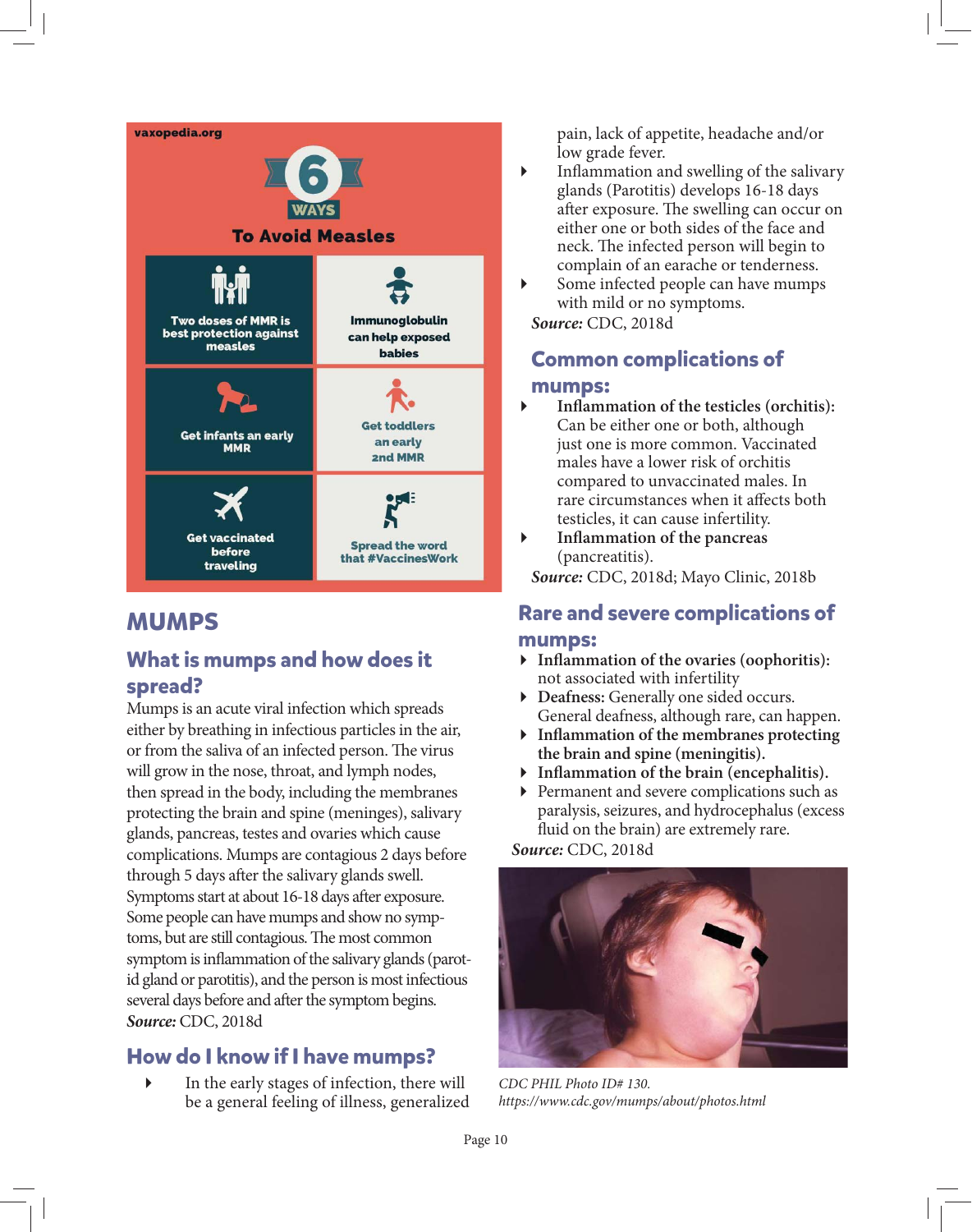## **RUBELLA (GERMAN MEASLES)**

## **What is rubella and how does it spread?**

Rubella is a moderately contagious virus spread by breathing in infectious particles from the air. The virus then grows in the nose, throat and nearby lymph nodes. The virus is most contagious when the rash first appears, but can infect others from seven days before and up to seven days after the rash becomes visible. About 50% of those who become infected have no symptoms, but can still spread the virus. The rash is very similar to measles, which is why it is also known as "German measles".

*Source:* CDC, 2018e

## **How do I know if I have rubella?**

- In children, there is usually no early symptoms where the child is feeling unwell and the rash is the first symptom to appear. In older children and adults there is a general discomfort, mild fever, swollen lymph nodes and coughing or runny nose. This usually lasts 1-5 days.
- $\triangleright$  The rash appears 14-17 days after exposure, red and flat with small bumps. It is similar to measles, but is lighter.
- $\blacktriangleright$  The rash starts on the face and then moves to the entire body. It lasts three days and is occasionally itchy.
- Swollen lymph nodes can develop about a week before the rash and can last several weeks thereafter.
- $\blacktriangleright$  Adults often develop joint pain and/or arthritis.
- Other symptoms include eye infection. (conjunctivitis), testicular pain (testalgia), or inflammation of the testicles.

*Source:* CDC, 2108e

### **Common complications of rubella:**

Generally rubella has no complications for children. Adults with rubella are more likely to have complications.

 **Arthritis:** up to 70% of adult women are affected, and can last up to one month. Chronic arthritis is rare.

*Source:* CDC, 2018e

### **Rare and severe complications of rubella:**

- **Severe bleeding:** conditions in the blood which can lead to severe bleeding occur in about one in 3,000, such as low platelet counts. Gastrointestinal, brain, and kidney hemorrhages may occur.
- **Inflammation of the brain:** Encephalitis occurs at a rate of about one in 6,000 cases, generally in adults.
- **Inflammation of the testicles (orchitis)**
- **Inflammation of the nerves (neuritis)**
- **Late syndrome of progressive panencephalitis:** Similar to SSPE (see the measles section above for more information).
- **Congenital Rubella Syndrom**e (CRS): Most severe if mother is infected in the first 12 weeks of pregnancy. This syndrome will affect all body parts of the fetus. It can lead to fetal death, prematurity, deafness, eye and heart defects, mental retardation, liver and spleen damage, bone alterations, microcephaly (abnormally small skull) among many other medical issues. Up to 85% of infants who were infected in utero during the first trimester, will have CRS. Additionally, infants with CRS can shed a lot of the virus and infect caretakers who are susceptible for up to one year.

#### *Source:* CDC, 2018e

#### **WHAT IS CONGENITAL RUBELLA SYNDROME?**

CRS, the most dangerous complication of rubella, affects the fetus of a pregnant woman who becomes infected with rubella. CRS can result in miscarriage, stillbirth, and severe birth defects. For some infants affected, damage from CRS won't appear until they are two to four years old. This damage includes diabetes, or higher rates of autism and SSPE. *Source:* CDC, 2018e

Between 1964 and 1965—when the last major rubella epidemic occurred—there were approximately 12.5 million cases of rubella in the United States. Of those cases, the complications were as follows: 2,000 cases of encephalitis, 11,250 miscarriages, 2,100 neonatal deaths, and 20,000 babies born with congenital rubella syndrome (CRS).

Between 1998 and 2015, there was a total of 40 cases of CRS in the United States. Thirty-five of the mothers in these case were born outside of the United States, and it is unclear whether these women were vaccinated. *Source:* CDC, 2018b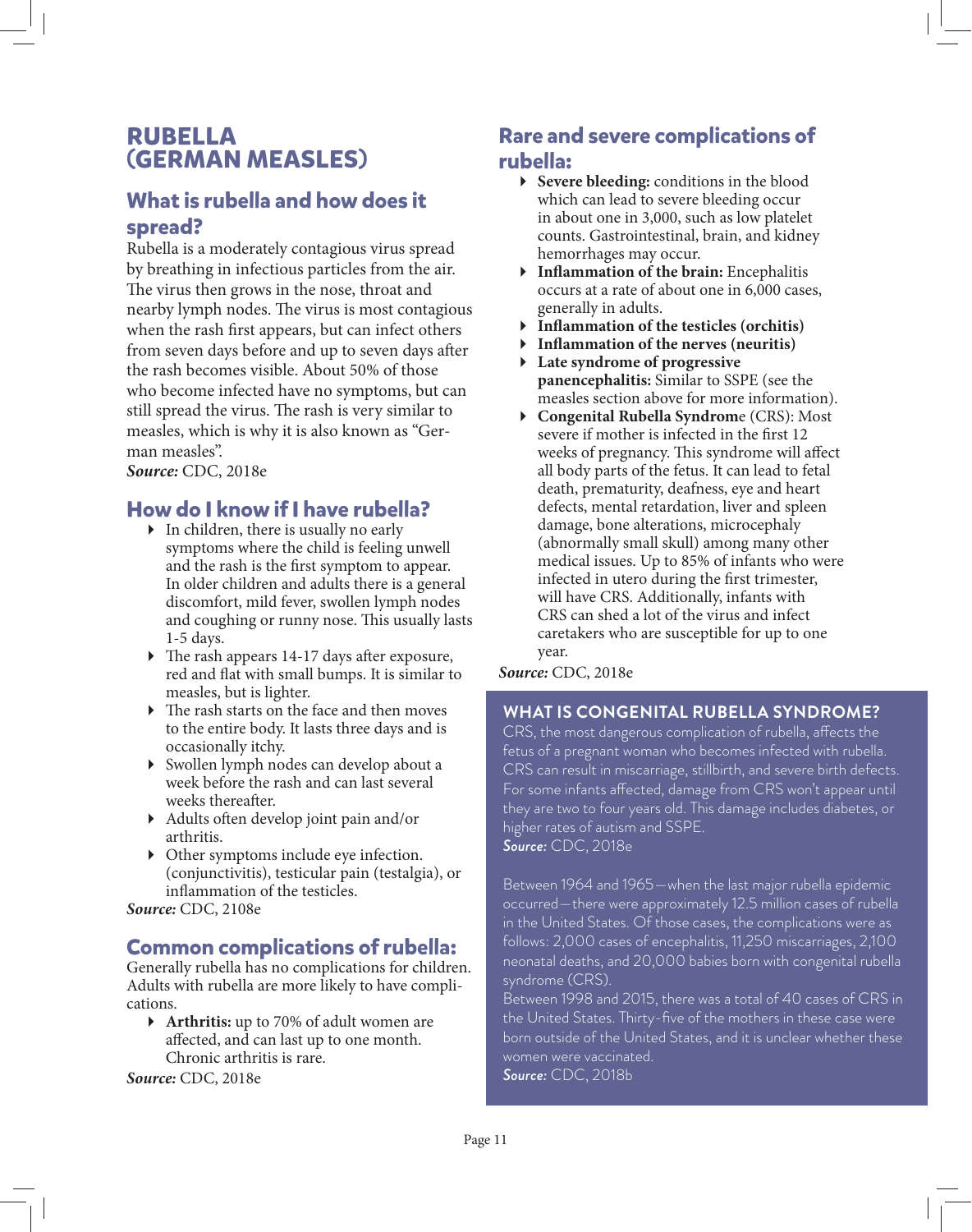## **AUTISM 101**

#### **THE WAKEFIELD TIMELINE:**

- Wakefield files for a patent for a diagnostic tool to detect **1994** measles virus in bowel tissue and body fluids, claiming that Crohn's disease and ulcerative colitis could have their origins in the measles vaccine.
- A lawyer named Richard Barr hires Wakefield to support a legal attack against the MMR vaccine. He pays Wakefield over £400,000 (\$525,000). **1996**
- Wakefield files for a patent of his own version of the measles vaccine. **1997**
- The Lancet publishes Wakefield's findings of 12 children with autism and colitis. **1998**

Days after his study is published, Wakefield meets with managers at England's Royal Free Hospital to discuss the importance of using single measles vaccines.

- The head of Royal Free Hospital informs Wakefield that he must replicate his study to confirm or refute his findings. Wakefield refuses. **1999**
- Wakefield still hadn't repeated his study, and is asked to resign from Royal Free Hospital. **2001**
- Lawyers for the claimants (the twelve autistic children) say  $2003$  they no longer have the evidence to prove that the MMR vaccine caused the autism.

An investigation by a reporter finds that Wakefield had filed for a patent for the single-measles vaccine prior to conducting his study, which conveniently led him to make the recommendation of dividing up the MMR into three separate vaccines. The investigation also finds that although Wakefield claimed to find traces of measles virus in the colons of these

- $\bf 2004$  children, molecular studies on these samples found no trace of measles in these children's body fl uids. Additionally, medical records of the children are reviewed, and reveal that several of them had shown signs of behavioral and neurological regression before receiving the MMR vaccine.
- **2005** Japan withdraws the MMR vaccine due to contaminants, and **2005** rates of autism continue to rise. rates of autism continue to rise.
- The measles in England becomes rampant due to a decrease  $\bf 2006$  in vaccination, and for the first time in fourteen years, a patient dies from the measles.
- Investigations reveal that Wakefield was paid £435,643 by lawyers for his "research" **2007**

The England and Wales High Court tries Wakefield for professional misconduct and finds him guilty of all of the above.

 $2010$  Wakefield's article is retracted by the Lancet.

Wakefield is stripped of his medical license. *Sources:* Deer, 2010; Deer 2011a; Deer, 2011b

### **Why are there so many more autistic people today than ever before?**

There are several reasons for the ever increasing numbers of autistic individuals. First, 30 years ago, a child had to meet eight out of 16 criteria to be diagnosed. Today, there are only two criteria: (1) impaired social communication/interaction, and (2) restricted and repetitive behaviors. Second, educators, in addition to doctors, can now diagnose autism. Third, autism screening has become routine since 2006. All of this adds up to more and more children being diagnosed. *Source:* Volkmar & McPartland, 2014

## **Is there any connection between autism and vaccines?**

In 1998, a study by Andrew Wakefield, then a consultant gastroenterologist, was published in the Lancet, a British medical journal. He studied 12 children whose parents claimed they noticed behavioral regression and gastrointestinal symptoms after their children received the MMR vaccine . After publishing his study, Wakefield then held a press conference where he stated that the MMR vaccine was unsafe, and advocated the use of single-antigen vaccines (i.e., separating the measles, mumps, and rubella into three separate vaccines). Source: Dyer 2010; Wakefield, 1998

Wakefield's study, however, never concluded that MMR caused either autism or the gastrointestinal problems. To the contrary, Wakefield actually made the following statement in his study: **"We did not prove an association between measles, mumps, and rubella vaccine and the syndrome described."** He also concluded that, "A genetic predisposition to autistic-spectrum disorders is suggested by over-representation in boys and a greater concordance rate in monozygotic [identical] than in dizygotic [fraternal/non-identical] twins." **Source:** Dyer 2010; Wakefield, 1998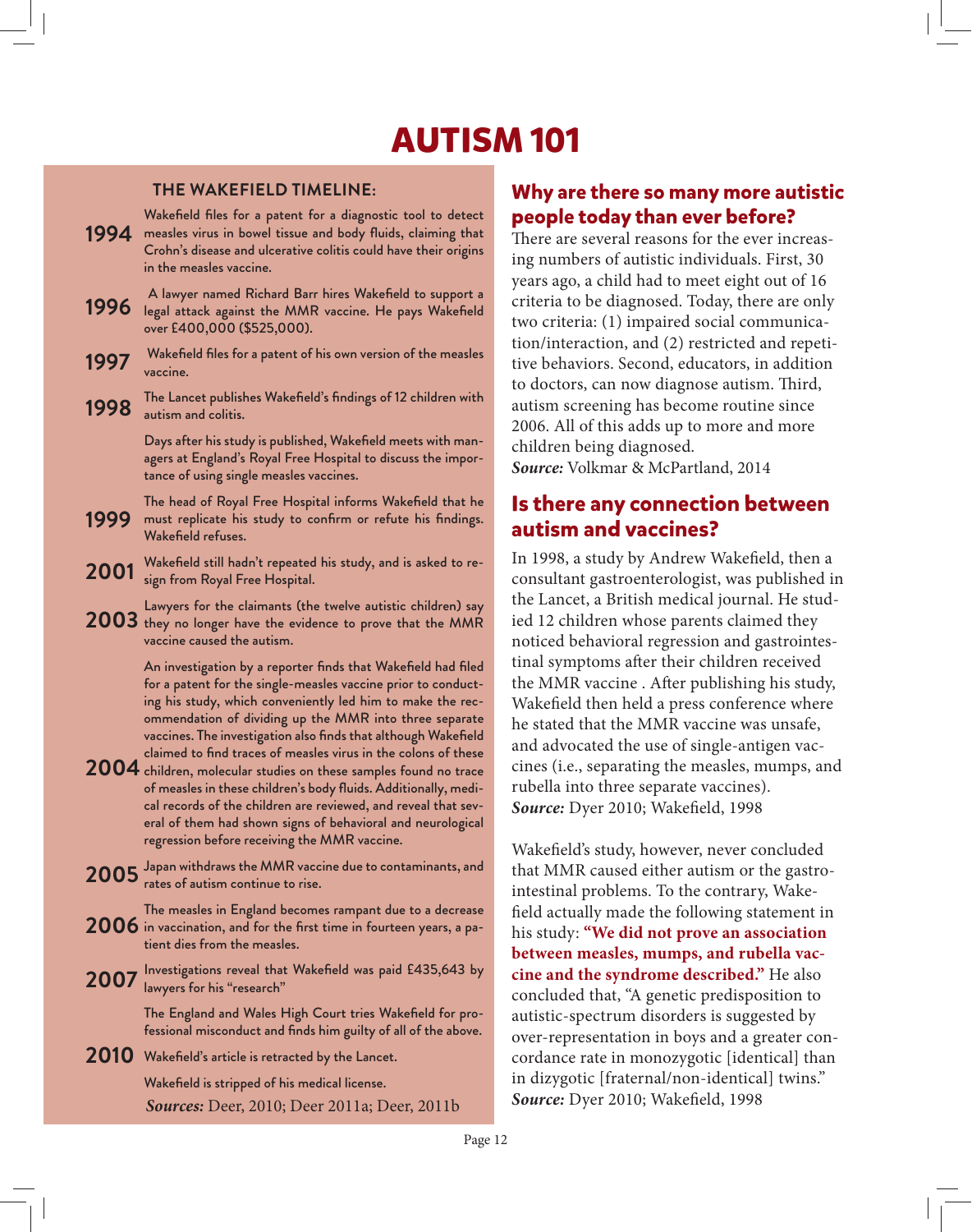**Think about it…** Andrew Wakefield himself, the "doctor" who many credit with establishing a link between the MMR vaccine and autism, admitted that he was never able to prove any association between the two!

Despite multiple studies performed, and millions of children studied, no connection was found. (For a detailed review of the studies mentioned above, see Appendix A).

Several years later, researchers reviewed the study done by Wakefield and found evidence of fraud as well as many ethical concerns. Wakefield subsequently lost his license to practice medicine *(see sidebar above).* 

**Anti-Vaxx Myth:** "I can prove to you that autism is a new and growing problem with a very simple comparison: How many 50-year olds are autistic? How many five-year olds?"

**PIE: MISLEADING.** The above questions are by no means "proof" of anything. A lifelong condition, autism can be diagnosed at any age and at any stage. While today many children are diagnosed in their preschool years, people who were not evaluated or did not fit the criteria decades ago can now receive a diagnosis of autism at any age if they fit the current criteria. In fact, a study in 2012 examined old cases of diagnostic data on autism in Utah from the 1980s. When the subjects of the original study were re-evaluated with current diagnostic criteria, 59% of the adults, who as children were considered "not autistic", now qualified for the autism diagnosis. In short, if all of the adults with autism spectrum disorder (ASD) features came forward and were formally evaluated by current criteria, many would likely receive a diagnosis of autism today. *Source:* Miller et al., 2013

**Anti-Vaxx Myth:** "The autism population keeps rising as more vaccines are being mandated."

## **PIE: Selective information; misleading association**. Although

autism rates seem to be rising (due to changes in diagnostic criteria as outlined above), and it is true that we now give more vaccines than we did 50 years ago, these are nevertheless two unrelated phenomena. A simple look at the vaccine schedule shows no radical changes since the 1990s, *yet autism rates have continued to rise in line with the current broader diagnostic criteria. Source:* Children's Hospital of Philadelphia, 2019

#### **Need more proof? Let's take a look at Japan.**

In 1988, the Japanese MMR vaccine was withdrawn due to a contaminated mumps strain. MMR vaccination rates in Japan dropped to zero, while autism rates —with and without regression —continued to rise. This was the only time the MMR vaccine was completely discontinued in any country, allowing researchers to evaluate autism rates independent from the vaccine (see graph below).

*Source:* Honda, Shimizu, & Rutter, 2005

**Think about it...** The cost of treating autism in the United States is \$126 billion a year! Much of theses expenses are government-funded, such as special education services. Why would the government continue to recommend vaccines if they were secretly aware that vaccines cause autism, which comes along with such a hefty price tag? *Source:* Autism Speaks, 2012

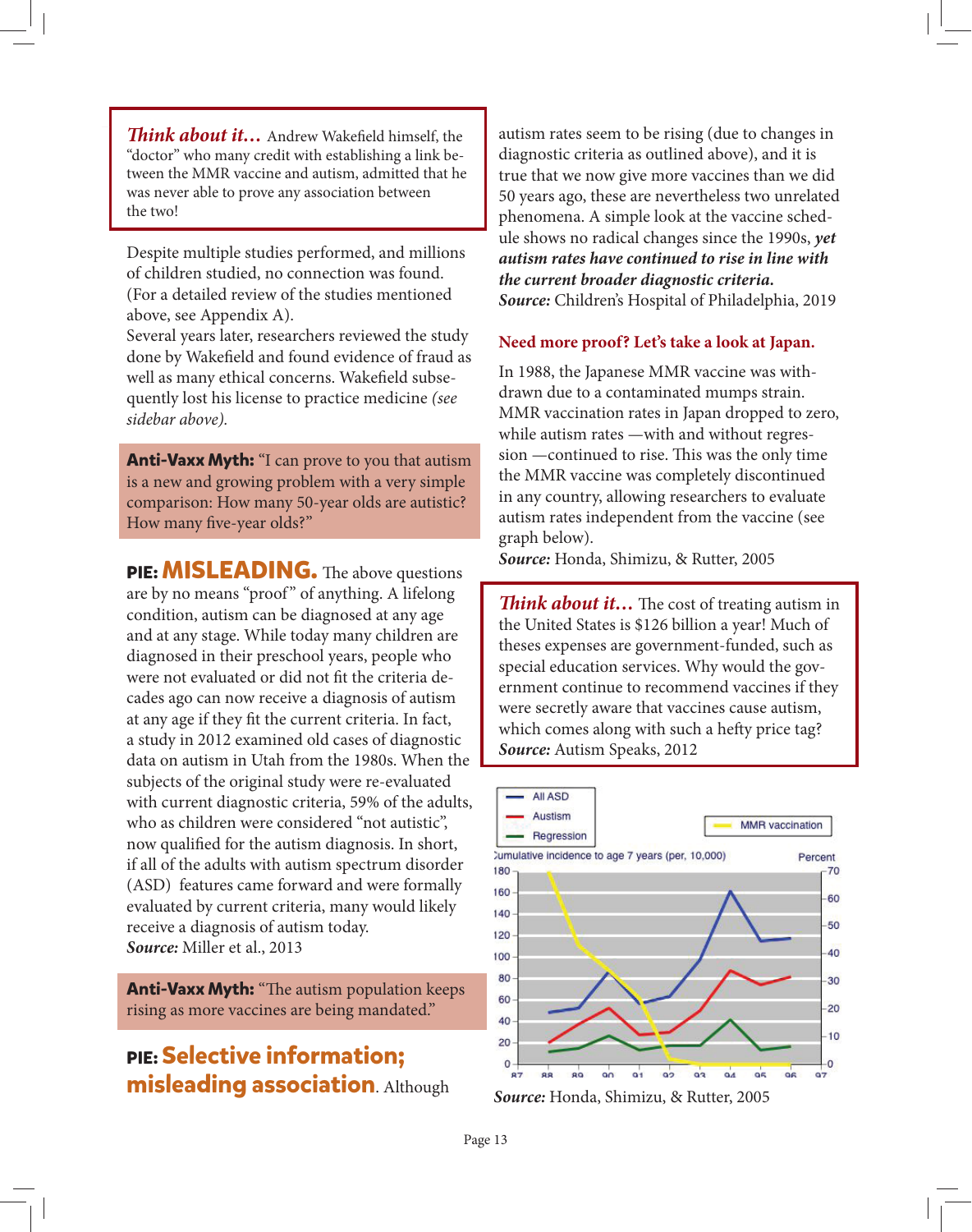**Anti-Vaxx Myth:** "[Autistic children] usually lack a clear genetic abnormality that can account for their ... deficits."

**PIE:** False. Genetics has been proven to account for many cases of autism. First, the rate of ASD is six to 15 times higher in boys than in girls. Second, research shows babies born to parents of older age have higher risks of autism. Finally, when a child is diagnosed with autism, a younger sibling has a ten-fold increase of being diagnosed with autism as well. These all clearly point to a genetic factor. Furthermore, a very recent study has revealed that autism features are present on brain MRI as early as six months of age (prior to MMR vaccination, which is first given at one year). Based on MRI, whether or not a child will develop autism can now be predicted with 90% accuracy.

*Sources:* Johnson & Meyers, 2007; Bailey et al., 1995; Risch et al., 1999; Asherson & Curran, 2001; Muhle, Trentacoste, & Rapin, 2004; Reichenberg et al., 2006; Croen, Najjar, Fireman, & Grether, 2007; Emerson et al., 2017

**Anti-Vaxx Myth:** "Autism often appears as a sudden regression after a history of normal development."

*Source:* National Autism Association (no date given).

**PIE:** False. Regressive autism makes up only 20% of all autism diagnoses. 80% of children with autism do not have a sudden reversal of development; rather, signs of delayed milestone development are already seen in infancy, prior to them having ever received any vaccinations. *Source:* Dobbs, 2017; Tuchman & Rapin, 1997; Werner & Dawson 2005; Sigman, Dijamco, Gratier, & Rozga, 2004

Anti-Vaxx Myth: "The U.S. has one of the highest rates of autism in the world." *Source:* RescuePost, a partner of the anti-vaccination group Generation Rescue.

## **PIE: Selective information.** The

more developed a country is, the better equipped it is to evaluate and diagnose its children, and it will therefore have a higher rate of diagnosis of any disorder, autism included. Interestingly, Japan, which does not have mandatory vaccination in their country, has the second highest rate of autism in the world.

**Source:** Statista (2019): The Statistics Portal, an independent statistics reviewer which analyzes trends in 600 industries (including healthcare industries) across many countries.



**Anti-Vaxx Myth:** "Before 1999, autism was virtually nonexistent in China. By June 2005, over 1.8 million cases were reported." *Source:* Kennedy, 2005

**PIE: False.** China has always had autism. However, due to different diagnostic tools, they have had under-reported cases of autism for many years.

*Source:* Sun et al., 2013; Duan, Yao, Ma, & Zhang, 2014

**Anti-Vaxx Myth:** "The relationship between vaccines and autism is undeniable (unless you are working for the CDC, FDA, or WHO)."

**PIE: False.** Despite numerous studies examining these two factors, a relationship between autism and vaccines has NEVER been found. In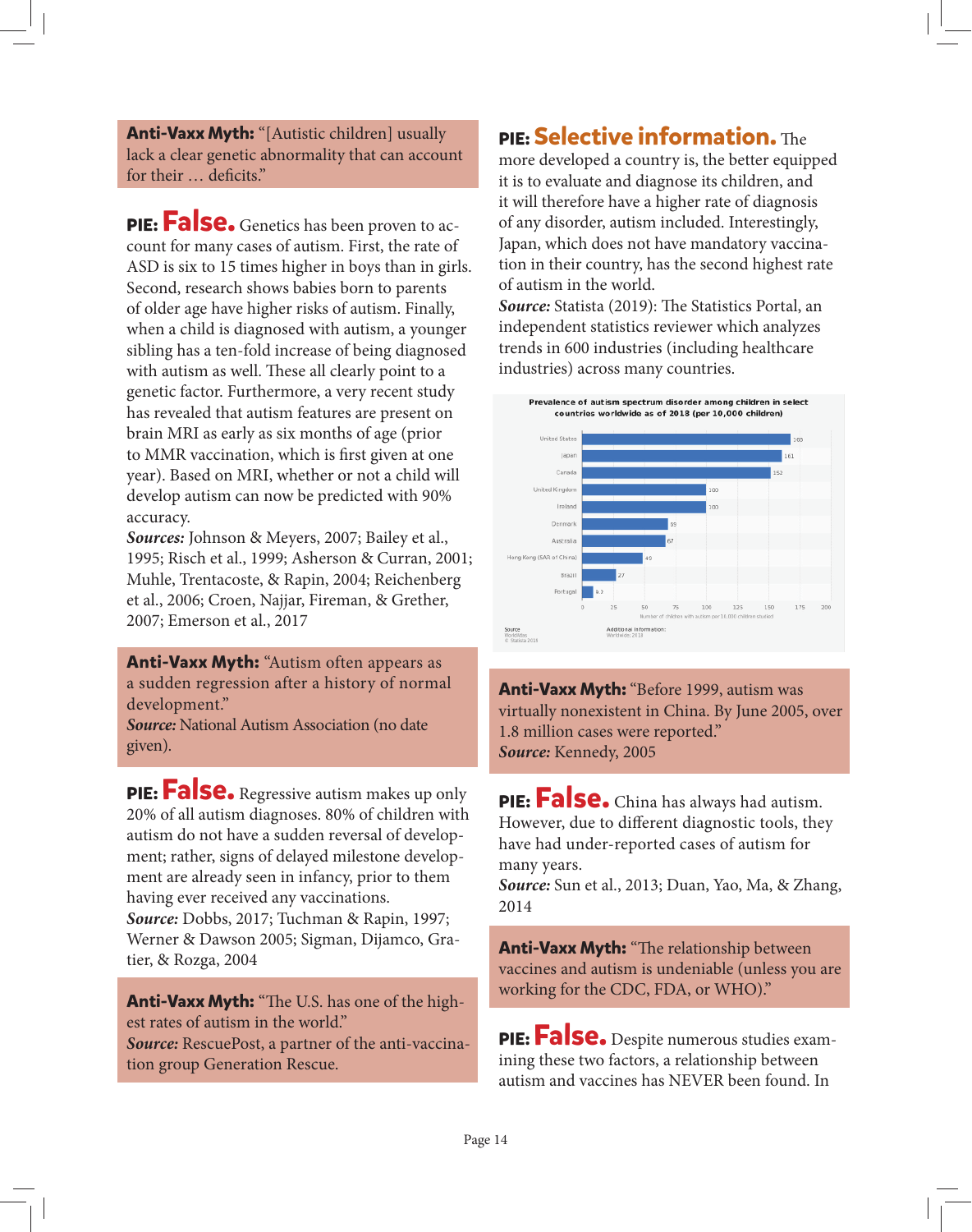fact, it has been proven that vaccines do not cause autism. Unvaccinated children have autism at the same rates as vaccinated children. Consider the studies in Appendix A. *Source:* See Appendix A

**Anti-Vaxx Myth:** "Dr. Mayer Eisenstein has seen over 35,000 children, the majority of whom are unvaccinated. He and his colleagues reported that among their unvaccinated patients, they have not seen a single case of autism." *Source:* Olmsted, 2005

#### **PIE: Biased/unreliable source.**

Aside from the fact that this was reported by an anti-vaccine writer (a clear bias), there is no way to verify this statement. Furthermore, every study evaluated found no correlation between rates of autism and vaccinated children. *Source:* See Appendix A

*Think about it...* Numerous studies, collectively including millions of children, have found that autism rates are no different in vaccinated versus unvaccinated kids. Was Dr. Eisenstein, a notorious anti-vaccine proponent, who was also sued multiple times for malpractice, somehow seeing a unique population that no one else in the world has come across?

#### **WHO IS DR. MAYER EISENSTEIN?**

Consider this:

- a. He was sued for damaging autistic children with Lupron injections—a service for which he charged \$6,000 per month!
- b. He was sued \$30 million for malpractice. Dr. Eisenstein faced 15 lawsuits, and in 80% of them, the plaintiff won, or Eisenstein settled with them.
- c. Dr. Peter Rosi, a colleague who practiced together with Eisenstein and was also named in some of the malpractice cases against Dr. Eisenstein's practice, is known to have stated that maternal psychological issues are the cause in 80% of cases where infants die during childbirth. Rosi was also criminally prosecuted in Alaska for malpractice. Eisenstein's associations with people like Peter Rosi should raise red flags about the kind of practice these doctors engaged in and the lack of legitimacy for the beliefs they held.

*Source:* Callahan & Tsouderos, 2009; Haugland vs. Einsenstein, 2013

| Table. Study Population Characteristics* | This study done in        |                                                |                                                  |                        |
|------------------------------------------|---------------------------|------------------------------------------------|--------------------------------------------------|------------------------|
| Characteristic                           | Overall<br>$(n = 657461)$ | <b>Vaccinated Children</b><br>$(n = 625842)$ ‡ | <b>Unvaccinated Children</b><br>$(n = 31 619)$ ‡ | Denmark examined       |
| Sex                                      |                           |                                                |                                                  | the vaccination his-   |
| Male                                     | 336 949 (0.51)            | 320 038 (0.95)                                 | 16 911 (0.05)                                    | tory of autistic chil- |
| Female                                   | 320 512 (0.49)            | 305 804 (0.95)                                 | 14 708 (0.05)                                    | dren. Both groups of   |
| <b>Birth cohort</b>                      |                           |                                                |                                                  |                        |
| 1999-2001                                | 168 350 (0.26)            | 162 513 (0.97)                                 | 5837 (0.03)                                      | children, vaccinated   |
| 2002-2004                                | 163 478 (0.25)            | 153 439 (0.94)                                 | 10 039 (0.06)                                    |                        |
| 2005-2007                                | 165 064 (0.25)            | 159 059 (0.96)                                 | 6005 (0.04)                                      | and unvaccinated       |
| 2008-2010                                | 160 569 (0.24)            | 150 831 (0.94)                                 | 9738 (0.06)                                      | with MMR, have a       |
| Other early childhood vaccines§          |                           |                                                |                                                  | nearly identical rate  |
| None                                     | 11 571 (0.02)             | 6842 (0.59)                                    | 4729 (0.41)                                      |                        |
| 1 DTaP-IPV/Hib                           | 60 306 (0.09)             | 54 686 (0.91)                                  | 5620 (0.09)                                      | of autism.             |
| $\geq$ 2                                 | 585 584 (0.89)            | 564 314 (0.96)                                 | 21 270 (0.04)                                    |                        |
| Autism risk score                        |                           |                                                |                                                  | Source:                |
| Very low risk                            | 191 261 (0.29)            | 183 671 (0.96)                                 | 7590 (0.04)                                      | Hviid et al, (2019),   |
| Low risk                                 | 203 219 (0.31)            | 194 384 (0.96)                                 | 8835 (0.04)                                      |                        |
| Moderate risk                            | 197 220 (0.30)            | 186 491 (0.95)                                 | 10 729 (0.05)                                    |                        |
| High risk                                | 65 761 (0.10)             | 61 296 (0.93)                                  | 4465 (0.07)                                      |                        |
| Autism history in siblings§              |                           |                                                |                                                  |                        |
| No siblings                              | 319 936 (0.49)            | 306 642 (0.96)                                 | 13 294 (0.04)                                    |                        |
| No siblings with autism                  | 331 994 (0.50)            | 314 362 (0.95)                                 | 17 632 (0.05)                                    |                        |
| Siblings with autism                     | 838 (0.001)               | 759 (0.91)                                     | 79 (0.09)                                        |                        |
| Father unknown                           | 4693 (0.007)              | 4079 (0.87)                                    | 614(0.13)                                        |                        |

DTaP-IPV/Hib = diphtheria, tetanus, acellular pertussis, inactivated poliovirus, and Haemophilus influenzae type b vaccine.

And are numbers (percentages).<br>
Toda are numbers (percentages).<br>
Toda are numbers (percentages).<br>
Toda are numbers (percentages).<br>
Toda are numbers (percentages).

§ Status at study entry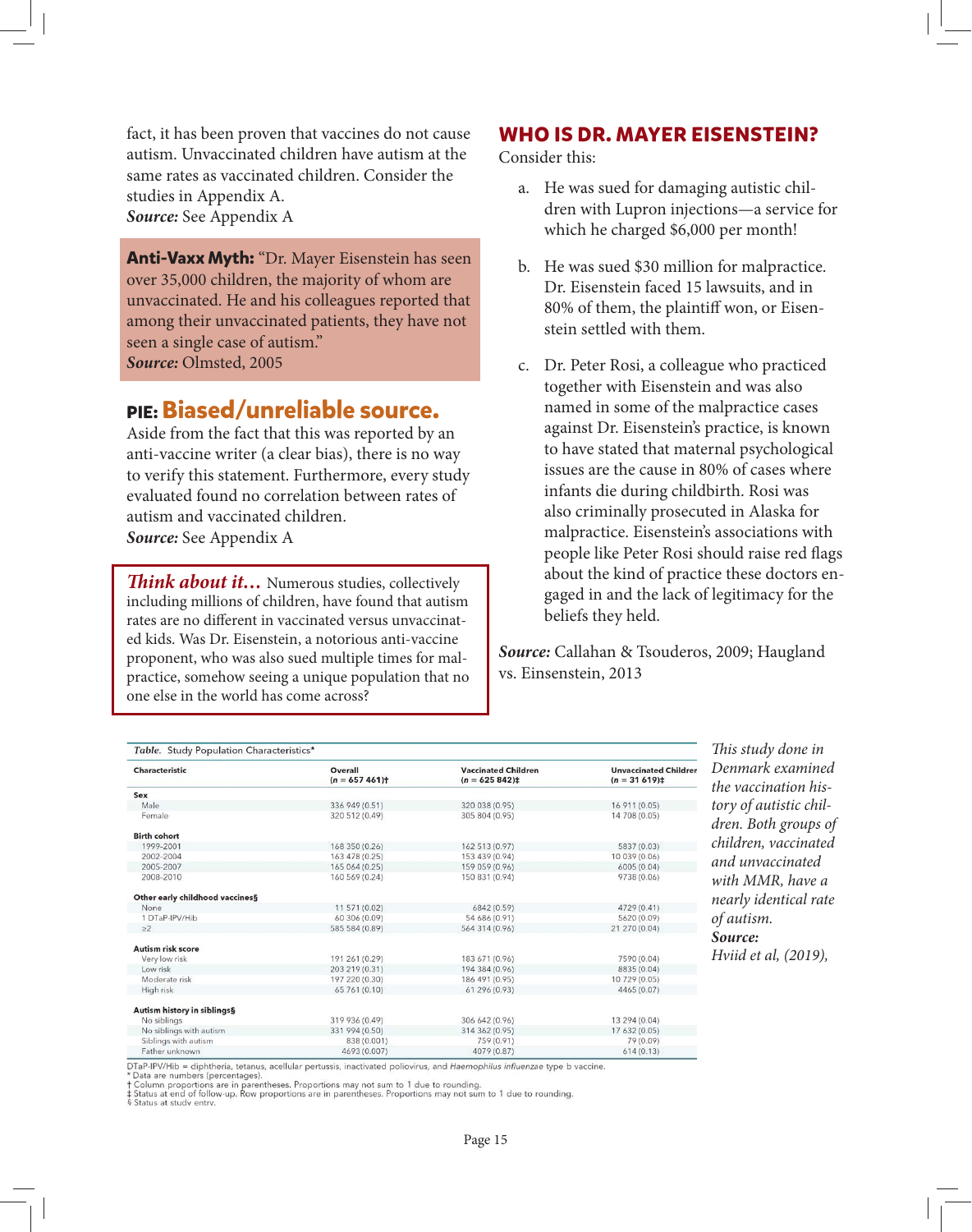# **NYC DEPARTMENT OF HEALTH CURRENT RECOMMENDATIONS**

#### **Routine:**

- Children should be vaccinated with MMR at 12 months and a second dose before entering school between four and six years of age.
- All adults should receive 1 dose of MMR if they have not been previously vaccinated or don't know their vaccination status.
- $\blacktriangleright$  High risk adults, including all health care workers and student attending college or university, should receive 2 doses of MMR.
- Before international travel, all persons 12 months of age and older should have documentation of immunity prior to travel. Infants aged 6 to 11 months should receive a dose of MMR prior to travel.

#### **Outbreak Recommendations:**

- Infants living in the outbreak areas in Williamsburg, Borough Park, and Crown Heights should receive an additional early dose of MMR between six to 11 months. In zip codes 11205, 11206, 11211 and 11249, this is currently required a the Public Health Emergency declaration.
- All persons with 1 dose of MMR should receive a second dose. This includes children aged 1-4 years, as long as it has been 28 days after the first dose.
- Adults with unknown vaccination history or measles immunity in the outbreak areas should receive 2 doses of MMR or obtain a blood test to determine if they are immune.
- Before international travel, all persons 12 months of age and older should have documentation of immunity prior to travel. Infants aged 6 to 11 months should receive a dose of MMR prior to travel.

**For the most current recommendations, please check the NYC Department of Health website nyc.gov/health/measles**

## **EMES RECOMMENDS:**

#### **Recommendations for Providers:**

#### **Pediatricians, Physician Assistants, Nurse Practitioners, and Registered Nurses**

EMES recommends that healthcare providers listen to and respect concerned parents. Parents know their own children better than providers ever will. When a parent reports that his or her child appears unwell or is not acting not his or her usual self, providers need to take time to listen them carefully. While most instances of presumed vaccine reactions are later found to not be caused by vaccines, parental concerns should never be dismissed. If a reaction does appear to be related to a vaccine, EMES urges all healthcare providers to report the reaction to VAERS. VAERS was established as an alert system. The more reports received by VAERS, the more likely important information related to vaccine safety will be picked up. As believers in science, we always want more data!

#### **Recommendations for Parents:**

EMES recommends that parents continue to ensure that they are well-informed, and seek opportunities for education on important topics related to the health and safety of their children and families. The nurses of EMES are available to help with health education by phone and email.

For parents who want to do their own research, EMES recommends several methods to do so:

- 1. WHO maintains a list of verified evidence-based vaccine safety websites in many of the world's languages: https://www.vaccinesafetynet.org/
- 2. Use caution with YouTube, videos, and social media. It is an easy way to spread information that cannot be fact-checked, which makes it a preferred method for anti-vaxxers. There ARE many good and informative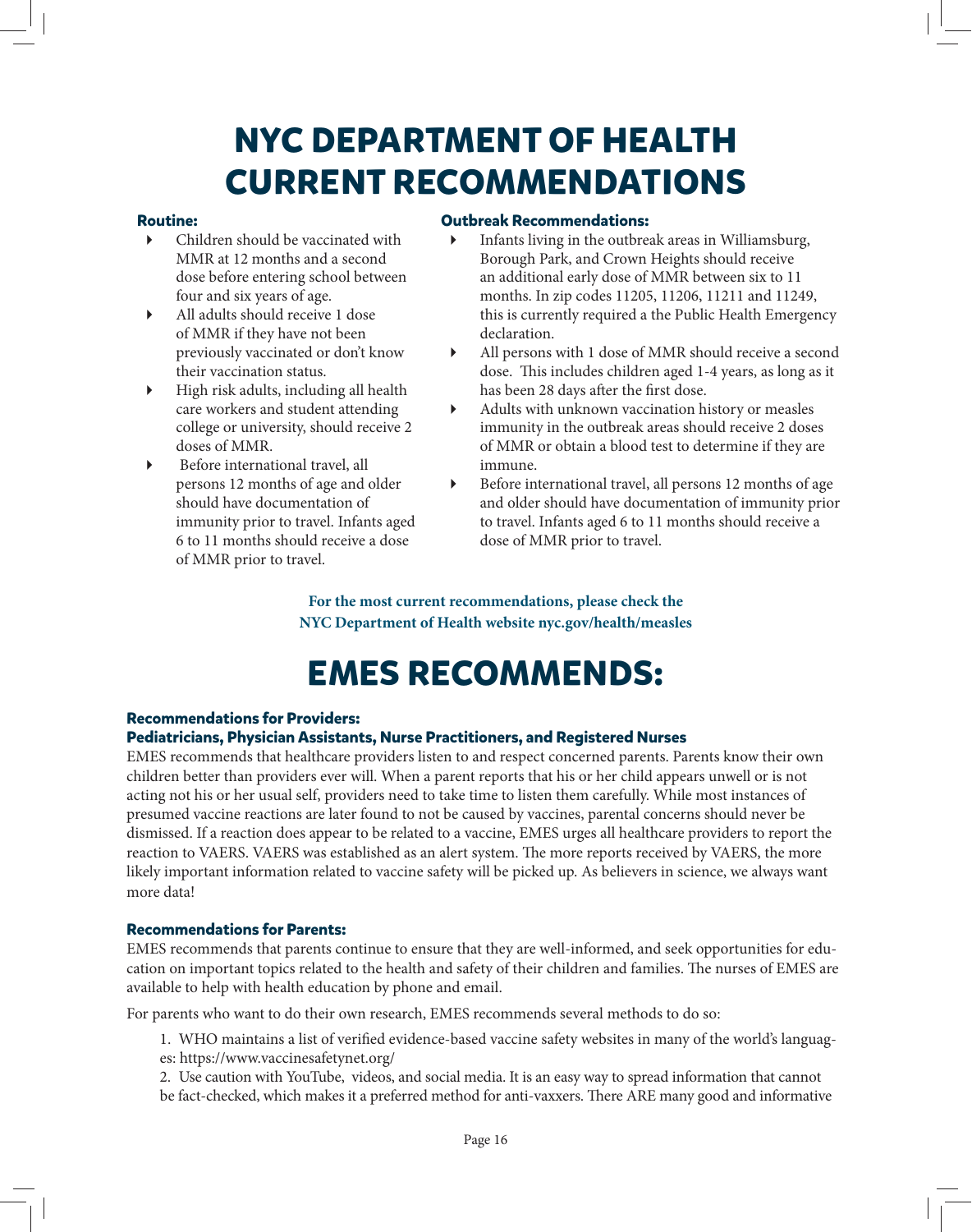videos on the immune system, how vaccines work, and other science topics.

#### **Some reliable sources:**

- a. Khan Academy: https://www.khanacademy.org/ (on biology and the immune system)
- b. Children's Hospital of Philadelphia (CHOP)'s Vaccine Education Center (VEC): https://www.chop.edu/centersprograms/vaccine-education-center/resources/vaccine-videos-and-dvds
- c. CDC's Vaccine information Videos
- d. NOVA and PBS have made several informative and reliable vaccine films
- e. https://www.pbs.org/wgbh/nova/video/ vaccinescalling-the-shots/



3. Use websites that end in ".edu" or ".org," but carefully read their mission statement or "About Us" sections. This will help you understand whether they are biased. If you come across a website ending in ".com" use caution. Read their "About Us" section carefully. Check if they're biased. (See bias in our cheat sheet)

4. Utilize www.Scholar.Google.com. This version of Google filters out lots of unreliable information and leaves mostly reliable, scientific information in the results. That said, it is not perfect, and the sources should still be double checked for reliability and bias.

5. When reading a study, check for a few things:

- a. The date: if the research is older than 20 years, it is generally not reliable. Good research is replicated often, and there should be updated information available.
- f. The authors: look them up and ensure that they are truly "independent researchers." This means they are not affiliated with any institution which may lend bias to their results. This may include pharmaceutical companies or anti-vaccination organizations.
- b. The disclosure section: often located at the end of the study, this will tell you if the researchers been paid for their research, which may skew the results. If the disclosure names or organizations aren't familiar to you, look them up.
- c. Was the study repeated? Were the same results found when the study was replicated? A study is worthless if it isn't generalizable and reproducible. A one-time finding is insufficient to be considered strong scientific evidence. When multiple studies by different researchers result in the same findings, these findings are then considered reliable.
- d. When being given information from anyone (physicians, friends, hotlines) ask for their source! Tell them to prove it to you or to show it to you. Don't believe anything without verification. It's very easy to spread misinformation.

6. If you or your child experiences a symptom which you believe is related to a vaccine, and your provider does not report it to VAERS, you can do it yourself! Call 1-800-822-7967, go online https://vaers.hhs.gov/ reportevent.html, or send an email to info@vaers.org to file a report.

Finally, if you're having trouble accessing or understanding information, email a nurse! We have many *frum* nurses available to talk to you.

VaccineTaskForce@gmail.com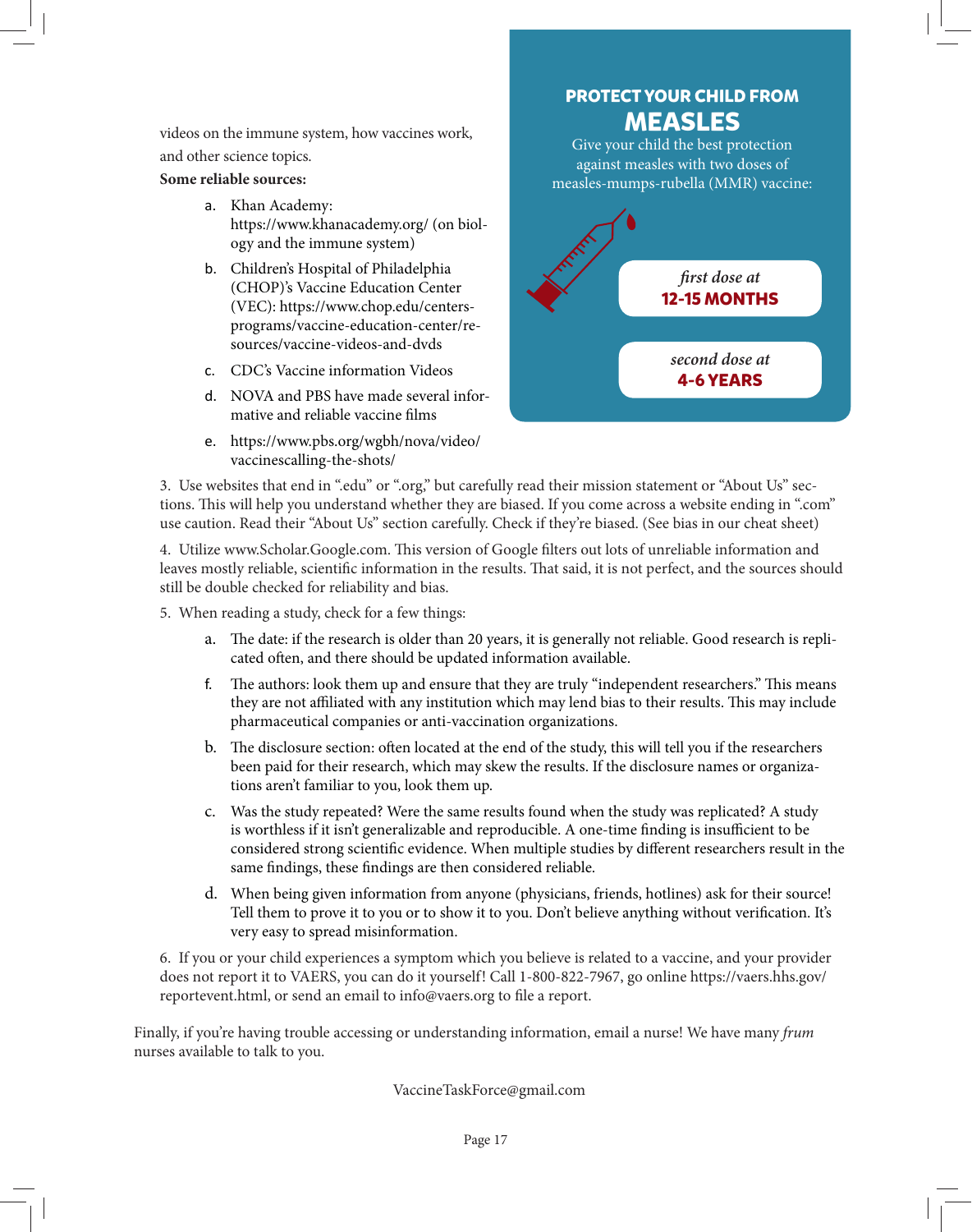## **REFERENCES:**

- Asherson, P. J., & Curran, S. (2001). Approaches to gene mapping in complex disorders and their application in child psychiatry and psychology. The British Journal of Psychiatry, 179(2), 122-128. doi: 10.1192/bjp.179.2.122
- Autism Speaks. (2012). New research finds annual cost of autism has more than tripled to \$126 billion in the U.S. and reached £34 billion in the U.K. Retrieved from: https://www.autismspeaks.org/press-release/new-research-finds-annual-costautism-has-more-tripled-126-billion-us-and-reached
- Bailey, A., Le Couteur, A., Gottesman, I., Bolton, P., Simonoff, E., Yuzda, E., & Rutter, M. (1995). Autism as a strongly genetic disorder: Evidence from a British twin study. Psychological Medicine, 25(1), 63-77. doi:10.1017/S0033291700028099
- Callahan, P., Tsouderos, T. (2009). Autism doctor: Troubling record trails doctor treating autism. Chicago Tribune. Retrieved from: https://www.chicagotribune.com/
- Centers for Disease Control and Prevention. (2015). Historical vaccine safety concerns. Retrieved April 2,2019 from https://www.cdc.gov/vaccinesafety/concerns/ concerns-history.html
- Centers for Disease Control and Prevention. (2018a). Complications of measles. Retrieved April, 12 2019 from: https://www.cdc.gov/measles/about/complications.html
- Centers for Disease Control and Prevention. (2018b). Manual for the surveillance of vaccinepreventable diseases, Chapter 14: Rubella. Retrieved from: https://www.cdc.gov/ vaccines/pubs/surv-manual/chpt14-rubella.html
- Centers for Disease Control and Prevention. (2018c). Measles. Retrieved April 15, 2019 from: https://www.cdc.gov/vaccines/pubs/pinkbook/meas.html
- Centers for Disease Control and Prevention. (2018d). Mumps. Retrieved April 15, 2019 from: https://www.cdc.gov/vaccines/pubs/pinkbook/mumps.html
- Centers for Disease Control and Prevention. (2018e). Rubella. Retrieved April 15, 2019 from: https://www.cdc.gov/vaccines/pubs/pinkbook/rubella.html
- Centers for Disease Control and Prevention. (2018f). Transmission of measles. Retrieved April 15, 2019 from: https://www.cdc.gov/measles/about/transmission.html
- Children's Hospital of Philadelphia. (2019). Vaccine History: Developments by Year. Retreived April 15, 2019 from: https://www.chop.edu/centers-programs/vaccineeducation-center/vaccine-history/developments-by-year
- Croen, L. A., Najjar, D. V., Fireman, B., & Grether, J. K. (2007). Maternal and paternal age and risk of autism spectrum disorders. Archives of Pediatrics & Adolescent Medicine, 161(4), 334-340. doi:10.1001/archpedi.161.4.334
- Deer, B. (2010). Wakefield's "autistic enterocolitis" under the microscope. Bmj, 340, c1127.
- Deer, B. (2011a). How the case against the MMR vaccine was fixed. Bmj, 342, c5347.
- Deer, B. (2011b). How the vaccine crisis was meant to make money. Bmj, 342, c5258.
- Dobbs, D. (2017). Rethinking regression in autism. Retrieved from: https://www.spectrumnews.org/features/deep-dive/rethinking-regression-autism/
- Duan, G., Yao, M., Ma, Y., & Zhang, W. (2014). Perinatal and background risk factors for childhood autism in central China. Psychiatry Research, 220(1-2), 410-417. https://doi.org/10.1016/j.psychres.2014.05.057
- Dyer, C. (2010). Lancet retracts Wakefield's MMR paper. BMJ https://doi.org/10.1136/bmj. c696
- Haugland v. Eisenstein (In re Eisenstein), 525 B.R. 428 (Bankr. N.D. Ill. 2013)
- Emerson, R. W., Adams, C., Nishino, T., Hazlett, H. C., Wolff, J. J., Zwaigenbaum, L., Kandala, S. (2017). Functional neuroimaging of high-risk 6-month-old infants predicts a diagnosis of autism at 24 months of age. Science Translational Medicine, 9(393), eaag2882. doi: 10.1126/scitranslmed.aag2882
- Harpaz. R. (2004). Completeness of measles case reporting: Review of estimates for the United States. Journal of Infectious Diseases 189:1, S185–S190, https://doi. org/10.1086/378501
- Honda, H., Shimizu, Y., & Rutter, M. (2005). No effect of MMR withdrawal on the incidence of autism: a total population study. Journal of Child Psychology and Psychiatry, 46(6), 572-579. https://doi.org/10.1111/j.1469-7610.2005.01425.x
- Jain, A., Marshall, J., Buikema, A., Bancroft, T., Kelly, J. P., & Newschaffer, C. J. (2015). Autism occurrence by MMR vaccine status among U.S. children with older siblings with and without autism. Jama, 313(15), 1534-1540.
- Johnson, C. P., & Myers, S. M. (2007). Identification and evaluation of children with autism spectrum disorders. Pediatrics, 120(5), 1183-1215. doi: 10.1542/peds.2007-2361
- Madsen, K. M., Hviid, A., Vestergaard, M., Schendel, D., Wohlfahrt, J., Thorsen, P., ... & Melbye, M. (2002). A population-based study of measles, mumps, and rubella vaccination and autism. New England Journal of Medicine, 347(19), 1477-1482. doi: 10.1056/NEJMoa021134
- Mayo Clinic. (2018a) Measles: Diagnosis and Treatment. Retrieved April 15, 2019 from: https://www.mayoclinic.org/diseases-conditions/measles/diagnosis-treatment/ drc-20374862
- Mayo Clinic. (2018b) Orchitis. Retrieved April 15, 2019 from: https://www.mayoclinic.org/ diseases-conditions/orchitis/symptoms-causes/syc-20375860
- Medscape. (n.d.). Measles mumps and rubella vaccine, live. Retrieved April 15, 2019 from https://reference.medscape.com/drug/mmrii-measles-mumps-and-rubellavaccine-live-343159#4
- Merck and Co., Inc. (2017). M-M-R II (Measles, mumps, rubella virus vaccine live) [PDF]. Retrieved from: https://www.merck.com/product/usa/pi\_circulars/m/mmr\_ii/ mmr\_ii\_pi.pdf
- Miller, J. S., Bilder, D., Farley, M., Coon, H., Pinborough-Zimmerman, J., Jenson, W., ... & Ritvo, R. A. (2013). Autism spectrum disorder reclassified: A second look at the 1980s Utah/UCLA autism epidemiologic study. Journal of Autism and Developmental Disorders, 43(1), 200-210. https://doi.org/10.1007/s10803-012-1566-0
- Mina, M. J., Metcalf, C. J. E., de Swart, R. L., Osterhaus, A. D. M. E., & Grenfell, B. T. (2015). Long-term measles-induced immunomodulation increases overall childhood infectious disease mortality. Science, 348(6235), 694-699.
- Muhle, R., Trentacoste, S. V., & Rapin, I. (2004). The genetics of autism. Pediatrics, 113(5), e472-e486. doi: 10.1542/peds.113.5.e472
- National Institute of Health. (2014). FY-2014 Annual Report [PDF]. Retrieved from: https:// www.ott.nih.gov/sites/default/files/documents/pdfs/AR2014.pdf
- National Institute of Health. (2019). Subacute sclerosing panencephalitis information page. Retrieved April 16, 2019 from: https://www.ninds.nih.gov/Disorders/All-Disorders/Subacute-Sclerosing-Panencephalitis-Information-Page
- New York City Department of Health. (2019). Measles. Retrieved April 15, 2019 from: https:// www1.nyc.gov/site/doh/health/health-topics/measles.page
- Offit, P. A. (2005). The Cutter incident, 50 years later. New England Journal of Medicine, 352(14), 1411-1412.
- Reichenberg, A., Gross, R., Weiser, M., Bresnahan, M., Silverman, J., Harlap, S., ... & Knobler, H. Y. (2006). Advancing paternal age and autism. Archives of General Psychia-try, 63(9), 1026-1032. doi:10.1001/archpsyc.63.9.1026
- Risch, N., Spiker, D., Lotspeich, L., Nouri, N., Hinds, D., Hallmayer, J., ... & Nguyen, L. (1999). A genomic screen of autism: evidence for a multilocus etiology. The American Journal of Human Genetics, 65(2), 493-507. https://doi.org/10.1086/302497
- Sigman, M., Dijamco, A., Gratier, M., & Rozga, A. (2004). Early detection of core deficits in autism. Mental Retardation and Developmental Disabilities Research Reviews, 10(4), 221-233. https://doi.org/10.1002/mrdd.20046
- Statista. (2019). Prevalence of autism spectrum disorder among children in select countries worldwide as of 2018 (per 10,000 children). Retrieved April 15, 2019 from: https://www.statista.com/statistics/676354/autism-rate-among-children-selectcountries-worldwide/
- Sun, X., Allison, C., Matthews, F. E., Sharp, S. J., Auyeung, B., Baron-Cohen, S., & Brayne, C. (2013). Prevalence of autism in mainland China, Hong Kong and Taiwan: A systematic review and meta-analysis. Molecular autism, 4(1), 7. https://doi. org/10.1186/2040-2392-4-7
- Taylor, L. E., Swerdfeger, A. L., & Eslick, G. D. (2014). Vaccines are not associated with autism: an evidence-based meta-analysis of case-control and cohort studies. Vaccine, 32(29), 3623-3629. https://doi.org/10.1016/j.vaccine.2014.04.085
- Tuchman, R. F., & Rapin, I. (1997). Regression in pervasive developmental disorders: Seizures and epileptiform electroencephalogram correlates. Pediatrics, 99(4), 560-566. doi: 10.1542/peds.99.4.560
- U.S. Food and Drug Administration. (2018). Finding and learning about side effects (adverse reactions). Retrieved April 15, 2019 from https://www.fda.gov/drugs/resourcesforyou/consumers/ucm196029.htm
- U.S. Food and Drug Administration. (2019). Vaccines for children a guide for parents and caregivers. Retrieved April 14, 2019 from: https://www.fda.gov/BiologicsBlood-Vaccines/ResourcesforYou/Consumers/ucm345587.htm
- U.S. Department of Health and Human Services. (2017b). Vaccine safety. Retrieved from: https://www.vaccines.gov/basics/safety/index.html
- Volkmar, F. R., & McPartland, J. C. (2014). From Kanner to DSM-5: autism as an evolving diagnostic concept. Annual review of clinical psychology, 10, 193-212
- Wakefield, A. J., Murch, S. H., Anthony, A., Linnell, J., Casson, D. M., Malik, M., ... & Valentine, A. (1998). RETRACTED: Ileal-lymphoid-nodular hyperplasia, nonspecific colitis, and pervasive developmental disorder in children. https://doi. org/10.1016/S0140-6736(97)11096-0
- Werner, E., & Dawson, G. (2005). Validation of the phenomenon of autistic regression using home videotapes. Archives of general psychiatry, 62(8), 889-895. doi:10.1001/ archpsyc.62.8.889
- World Health Organization. (2018). Measles. Retrieved from: https://www.who.int/newsroom/fact-sheets/detail/measles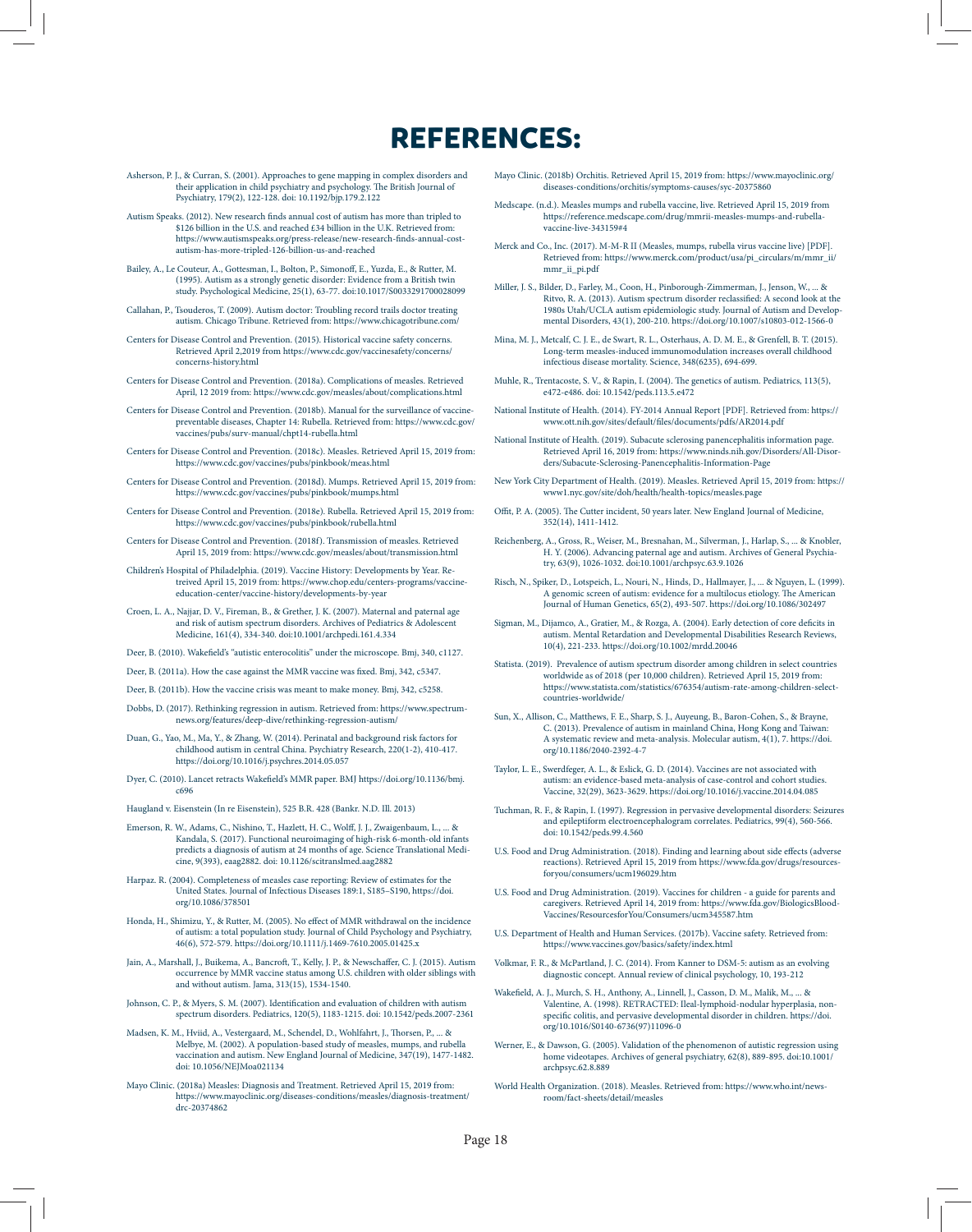## **APPENDIX A: STUDIES SHOWING NO RELATIONSHIP BETWEEN VACCINE STATUS AND AUTISM SPECTRUM DISORDER (ASD)**

| <b>CITATION</b>                                                                                                                                                                                                                                                                                                        | <b>PURPOSE/METHODS</b>                                                                                                                                                                                                                                                                                                                                                                                        | <b>PARTICIPANTS</b>                                                                                                                                                                                                                                       | <b>OUTCOMES</b>                                                                                                                                                                                                                                                                                                                                                                                                                                        |
|------------------------------------------------------------------------------------------------------------------------------------------------------------------------------------------------------------------------------------------------------------------------------------------------------------------------|---------------------------------------------------------------------------------------------------------------------------------------------------------------------------------------------------------------------------------------------------------------------------------------------------------------------------------------------------------------------------------------------------------------|-----------------------------------------------------------------------------------------------------------------------------------------------------------------------------------------------------------------------------------------------------------|--------------------------------------------------------------------------------------------------------------------------------------------------------------------------------------------------------------------------------------------------------------------------------------------------------------------------------------------------------------------------------------------------------------------------------------------------------|
| Honda, H., Shimizu, Y., & Rutter, M.<br>(2005). No effect of MMR withdrawal on<br>the incidence of autism: a total popula-<br>tion study. Journal of Child Psychology<br>and Psychiatry, 46(6), 572-579.<br>https://www.ncbi.nlm.nih.gov/<br>pubmed/15877763                                                           | In 1988, Japan replaced the MMR<br>vaccine with single-dose vaccines due<br>to contaminated strains of mumps in<br>the vaccine. Researchers examined<br>the autism rates in Japan following the<br>withdrawal of the MMR vaccine.                                                                                                                                                                             | 31,000 children who did not receive the<br>MMR in Yokohama, who were tracked<br>for 6 years to see if they developed<br>autism.                                                                                                                           | ASD diagnoses rose from 47.6 per<br>10,000 for children born in 1988 to<br>117.2 per 10,000 for those born in 1996.                                                                                                                                                                                                                                                                                                                                    |
| Taylor, L. E., Swerdfeger, A. L., & Eslick,<br>G. D. (2014). Vaccines are not associ-<br>ated with autism: an evidence-based<br>meta-analysis of case-control and cohort<br>studies. Vaccine, 32(29), 3623-3629.<br>https://www.ncbi.nlm.nih.gov/<br>pubmed/24814559                                                   | A meta-analysis, which examined several<br>pooled studies to seek connections be-<br>tween MMR vaccination and autism.                                                                                                                                                                                                                                                                                        | Five cohort studies involving 1,256,407<br>children, and five case-control studies<br>involving 9,920 children were included<br>in this analysis                                                                                                          | Analyses looking specifically at MMR<br>vaccinations, mercury dosage, and<br>thimerosal exposure were negative, as<br>were subgroup analyses looking specifi-<br>cally at development of autistic disorder<br>versus other spectrum disorders.                                                                                                                                                                                                         |
| Jain, A., Marshall, J., Buikema, A.,<br>Bancroft, T., Kelly, J. P., & Newschaffer,<br>C. J. (2015). Autism occurrence by MMR<br>vaccine status among U.S. children with<br>older siblings with and without autism.<br>Jama, 313(15), 1534-1540.<br>https://www.ncbi.nlm.nih.gov/<br>pubmed/25898051                    | Researchers decided to study whether<br>ASD is more common in vaccinated<br>children versus unvaccinated children.<br>They also examined whether having a<br>sibling with autism increased the chance<br>that the MMR would cause autism.                                                                                                                                                                     | Of 95,727 children with older siblings,<br>994 (1.04%) were diagnosed with ASD<br>and 1,929 (2.02%) had an older sibling<br>with ASD. Of those with older siblings<br>with ASD, 134 (6.9%)<br>had ASD, vs 860 (0.9%) children with<br>unaffected siblings | The authors found that the MMR vac-<br>cine was not associated with increased<br>risk of autism, regardless of whether<br>older siblings had ASD. Their findings<br>indicated no association between MMR<br>vaccine and ASD even among children<br>already at higher risk for ASD.                                                                                                                                                                     |
| Madsen, K. M., Hviid, A., Vestergaard,<br>M., Schendel, D., Wohlfahrt, J., Thorsen,<br>P.,  & Melbye, M. (2002). A population-<br>based study of measles, mumps, and<br>rubella vaccination and autism. New<br>England Journal of Medicine, 347(19),<br>1477-1482.<br>https://www.ncbi.nlm.nih.gov/<br>pubmed/12421889 | A retrospective cohort study of all<br>children born in Denmark from January,<br>1991 through December, 1998. MMR<br>status was obtained from the Danish<br>National Board of Health. Information<br>on the children's autism statuses was<br>obtained from the Danish Psychiatric<br>Central Register.                                                                                                       | 537,303 children were studied. 440,655<br>were vaccinated, while nearly 100,000<br>were unvaccinated.                                                                                                                                                     | There was no association between<br>vaccination and the development of<br>autism. The odds of developing autism<br>after receiving the MMR was 0.92<br>(which indicates no correlation at all).<br>Autism rates were found equally in vac-<br>cinated and unvaccinated children.                                                                                                                                                                       |
| Hviid A., Hansen J.V., Frisch M., & Mel-<br>bye, M. (2019). Measles, mumps, rubella<br>vaccination and autism. A nationwide<br>cohort study. Annals of Internal Medi-<br>cine [Epub ahead of print]. doi:10.7326/<br>M18-2101                                                                                          | The researchers used population regis-<br>tries to collect information on MMR and<br>other childhood vaccinations, autism<br>diagnoses, sibling history of autism,<br>and several factors thought to be related<br>to a higher risk for autism. They then<br>looked to see whether autism developed<br>in children who got the MMR vaccine<br>compared with those who did not during<br>the follow-up period. | 657,461 children born in Denmark from<br>1999 through December 31, 2010.                                                                                                                                                                                  | During follow-up, 6517 children were<br>diagnosed with autism. The chances<br>of developing autism were the same in<br>children who received the MMR vac-<br>cine and those who did not. Similarly,<br>there was no increased risk for autism<br>after MMR vaccination in subgroups<br>of children according to sibling history<br>of autism, autism risk factors, or other<br>childhood vaccinations or during<br>specific periods after vaccination. |